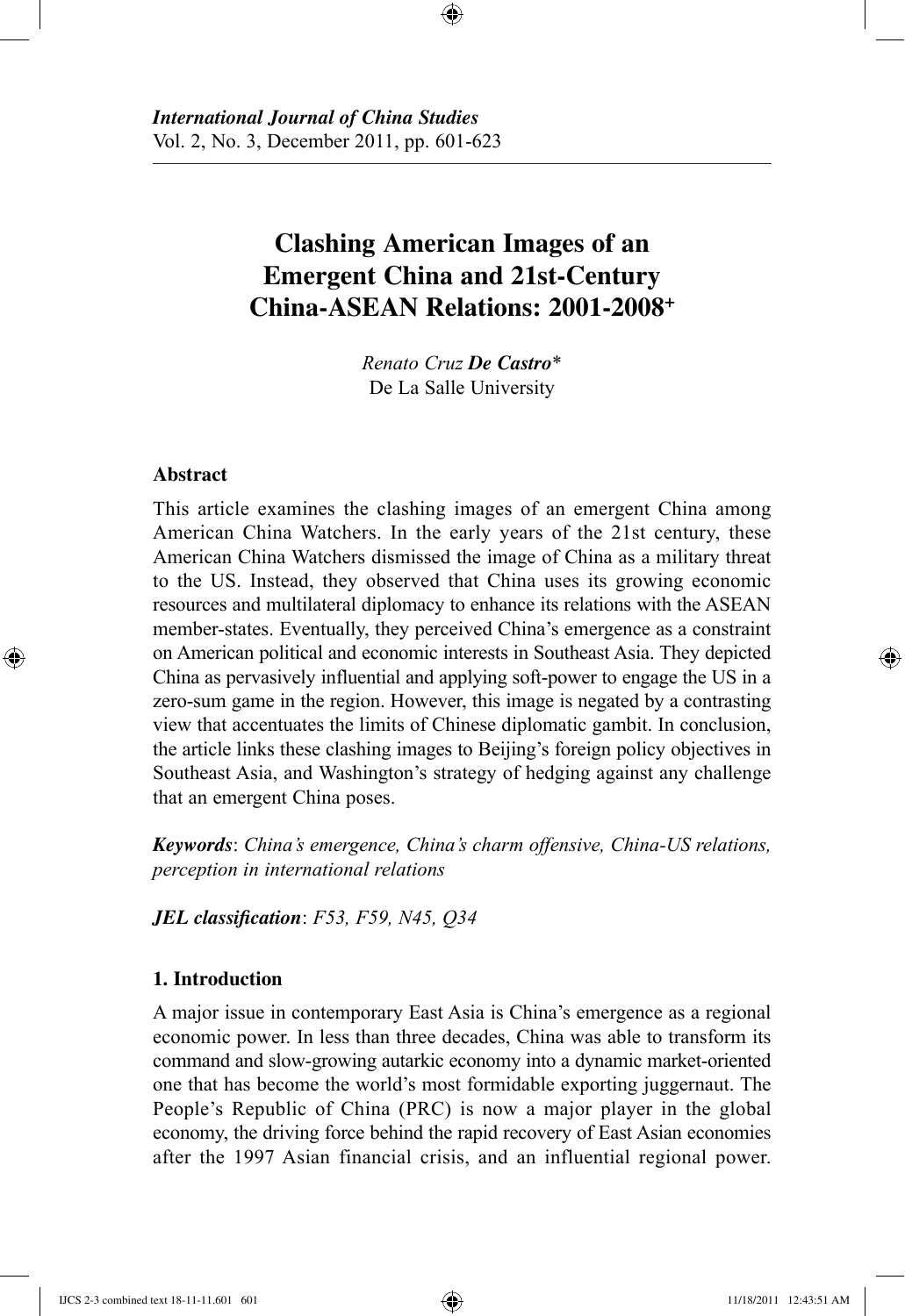Currently, it uses its booming economy to dispense commercial opportunities and economic assistance to the member states of the Association of Southeast Asian Nations (ASEAN) and to draw them gradually into its political orbit. These countries have realized again soon enough that China's burgeoning economy greatly benefits them. At present, regional trade flourishes due to the huge Chinese market for industrial components, raw materials, food, and other consumer exports. Thus, a vigorous economic relationship has been established between China's import growth and its increasing exports to its neighbouring states. These developments, in turn, have transformed China into an influential great power in Southeast Asia.

⊕

This turn of events has caused concerns in Washington D.C. Given the sheer size of China's economy, its growing trade, and expanding overseas investments and Official Development Assistance (ODA) with Southeast Asian countries, American China Watchers have warned that Chinese influence has pervaded Southeast Asia, in much the same way that American influence has spread in Central America and, to a lesser degree, in the Andean region of South America (De Santis, 2005: 23-36). Indeed, China has become a major uncertainty to US foreign policy in East Asia and a powerful nation with the "greatest potential to compete militarily with the U.S." (Abramowitz and Bosworth, 2003: 15; Connetta, 2006: 8). While disagreeing over China's long-tern intention and the future of US-China relations, most American China Watchers believe that "managing the rise of China constitutes one of the greatest challenges facing the United States in the early 21st century" (Scott, 2007: 158-166).

This article explores the different and clashing images of an emergent China and its increasingly cooperative relations with the ASEAN memberstates among a number of American China Watchers. It addresses this pivotal question: In the light of China's emergence, how do some American China Watchers view China's emergence as an economic power in East Asia, and enhanced China-ASEAN relations? Other specific questions follow: How does China try to improve its relations with the ASEAN member-states? Is China's charm offensive undermining American influence and prestige in Southeast Asia? Historically, how do American China Watchers view this development? What are their different and clashing perceptions on China's emergence and China-ASEAN relations? What is the relationship between these clashing views and US foreign policy *vis-à-vis* the China challenge in Southeast Asia?

## **2. Images and Perceptions in International Relations**

Since the start of the 21st century, many American China Watchers are engaged in a perennial and intense debate on how Washington should view and

⊕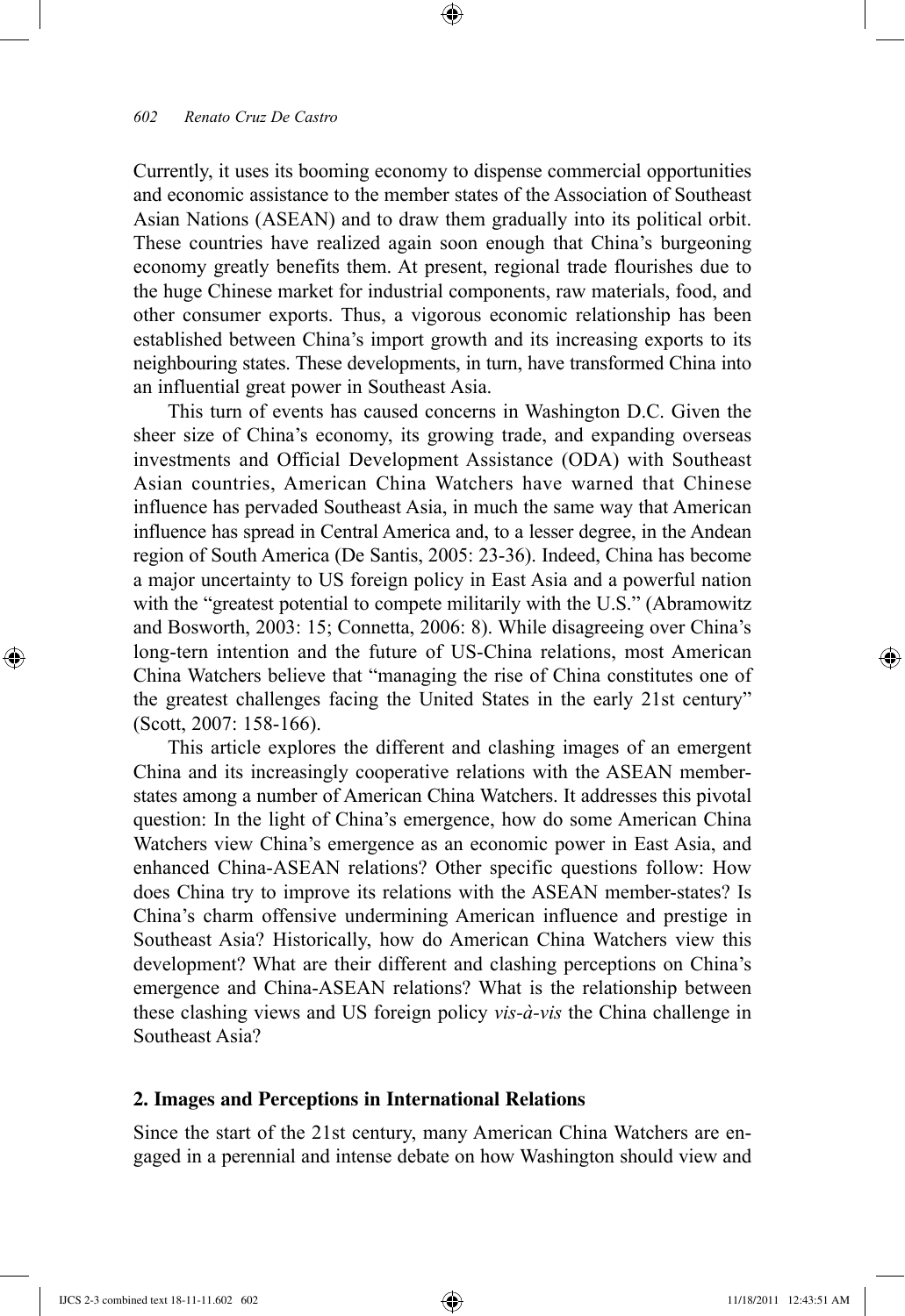respond to Beijing's growing economic and political clout in Southeast Asia. They are unanimous in arguing that China's increasing regional influence is a valid foreign policy concern for the US. The bone of contention is whether or not China has the intention and capability to challenge the US's hegemonic position in Southeast Asia. Some regard China as a formidable challenge to American interests in this part of the world. Others believe that China is a conservative, if not a constructive regional status quo power. A few argue the country it is not powerful enough to challenge the US and may, in fact, evolve into an American partner or a de facto ally. To these American China Watchers, "China, after decades of exerting only modest influence in Asia, is now a more active and important regional actor." (Saunders, 2008: 127) Thus, they all share the belief that China is a power to contend with in Southeast Asia that potentially can be either a partner or a challenge to the US.

⊕

By focusing on perceptions, this study assumes that current foreign policy debates, recommendations and positions on China's emergence in Southeast Asia are indicative of how American China Watchers view the world. This perceptual analysis considers such variables as motivation, mindset, images, and institutional affiliation among others. As a methodology, the perceptual system which builds mental representation in the form of images (or mindset) through the use of psychological mechanism, or categorization has been found to influence policy recommendation or position of scholars, analysts, and even government officials (Kulma, 1999: 76). The most prominent source of these images is their published works.

In their 1961 work *The Foundations of International Politics*, Harold and Margaret Sprout highlights the importance of perception in the formulation of policy and in policy debates. These two Princeton scholars explored the psychological environment that consists of ideas derived from the individuals' perception of conditions and events interpreted in the light of their conscious memories and sub-consciously stored in their knowledge (Sprout and Sprout, 1963: 46-47). The psychological environment may or may not correspond closely to reality but it affects policy recommendations in two ways: (1) may perceive what does not exist or may fail to perceive what does exists; and (2) since what is perceived is interpreted in the light of past experience, individuals with different backgrounds may interpret quite differently the same perceived objects or events (*ibid*.: 48).

Another classic work on the role of perception in international relations is Robert Jervis's *Perception and Misperception in International Politics*. In his book, Jervis argues that it is often impossible to explain crucial decisions and policies without reference to the decision-makers' beliefs about the world and images of others (Jervis, 1976: 28). Interestingly, he points out that in policy debates, it is generally useful not to ask if anyone is right; but usually it is be more fruitful to ask why people differ and how they come to see the

⊕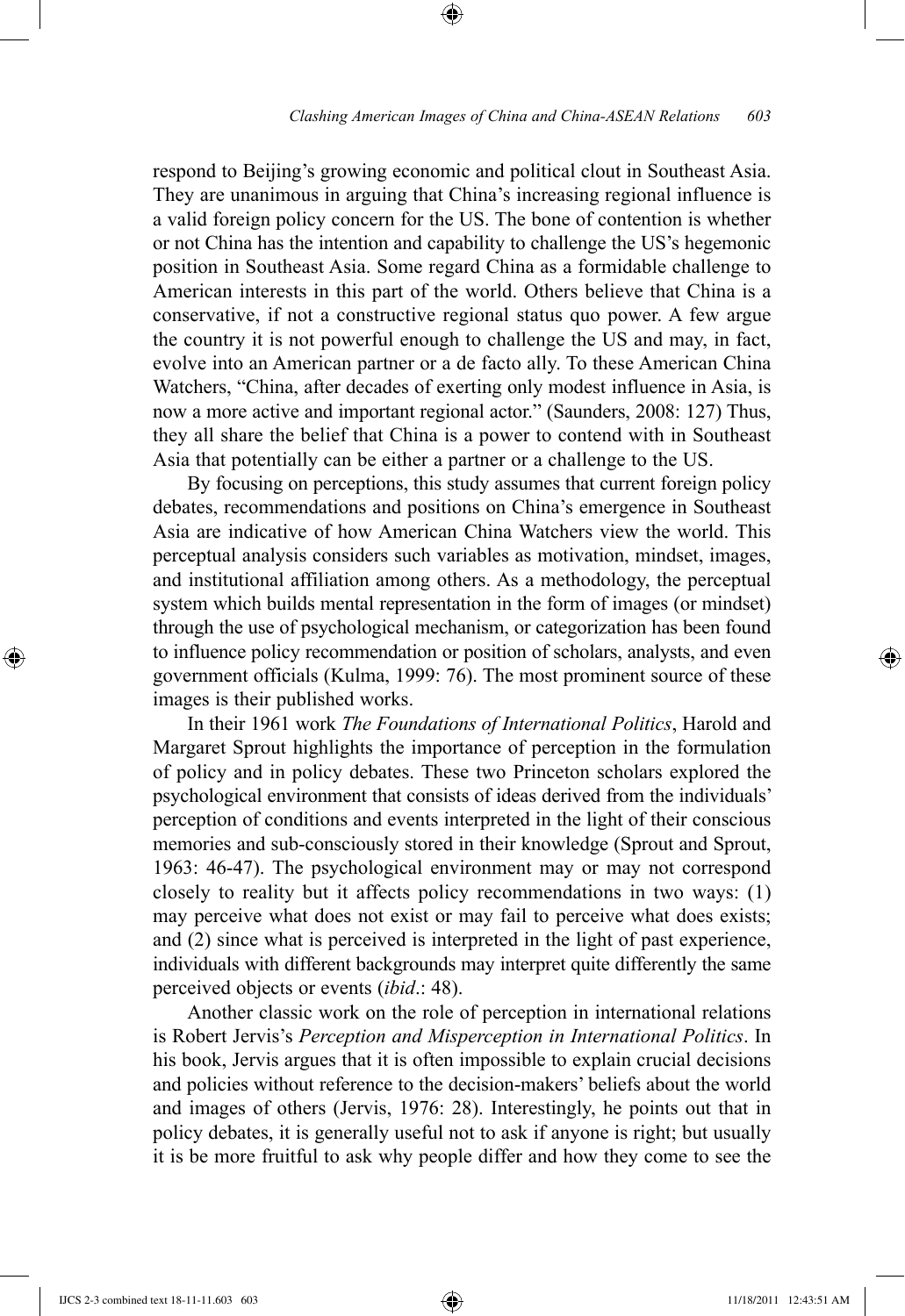world as they do (*ibid*.: 29). He also contents that differing perceptions are the root causes of many inter-state disputes. Frequently, when actors do not realize this, they misunderstand their disagreements and engage in an endless debate (*ibid*.: 31).

⊕

Since the late 1990s, there has been a plethora of works on the perceptual dimension of US-China relations. Among them are Michael G. Kulma's "The Evolution of U.S. Images of China: A Political Psychological Perspective" (Kulma, 1999: 162-188), Andrew Bingham Kennedy's "China's Perceptions of U.S. Intentions toward Taiwan: How Hostile a Hegemon?" (Kennedy, 2007: 268-287), Biwu Zhang's "Chinese Perceptions of American Power, 1991-2005" (Zhang, 2005: 667-686) and Qin Yaqing, "A Response to Yong Deng: Power, Perception and Cultural Lens." (Qin, 2001: 155-158). These works share a commonality of ideas. First, all emphasize the following ideas – international relations are notoriously rife with misperceptions and US-China relations are prone to misperceptions and misunderstanding (Kennedy, 2007: 286). China and the US tend to misperceive each other's power and capability and this fact matters significantly in their bilateral relations. Third, in tackling the environmental factors in international relations, there is a basic belief in Margaret and Harold Sprout's aphorism that "what matters is how decision-makers imagine the state's power to be, not how it actually is" (Zhang, 2005: 668).

# **3. China's Charm Offensive in Southeast Asia**

With its long civilization and central geographic location, China has always considered itself as a great power in East Asia. Now, it is in a position to challenge the dominant power in the region – the US – given its considerable military capability and rapid economic growth in the past two decades. However, it does not dare confront the US head-on soon or in the immediate future. China's concentrates on economic development to ensure its comprehensive security, without subordinating its efforts to meet direct challenges from any superpower (Ong, 2002: 179). China's main pressing security concern is maintaining its dynamic economic relations with Japan, South Korea, the US and the ASEAN states. Beijing's baseline goals include rapid economic growth, continuous pursuit of economic liberalization, globalization, and social liberalization, political consolidation (for the communist party), and the upkeep of a credible and modern military force directed against Taiwan. All these are directed towards developing its regional influence and certainly not to challenge the US on a global scale (Overholt, 2008: 124).

Despite its cooperative relations with the US, most Chinese regard the world's sole superpower as a threat to their national security and domestic stability (Scott, 2007: 158). This distrust stems from Washington's tacit

IJCS 2-3 combined text 18-11-11.604 604 11/18/2011 12:43:51 AM

⊕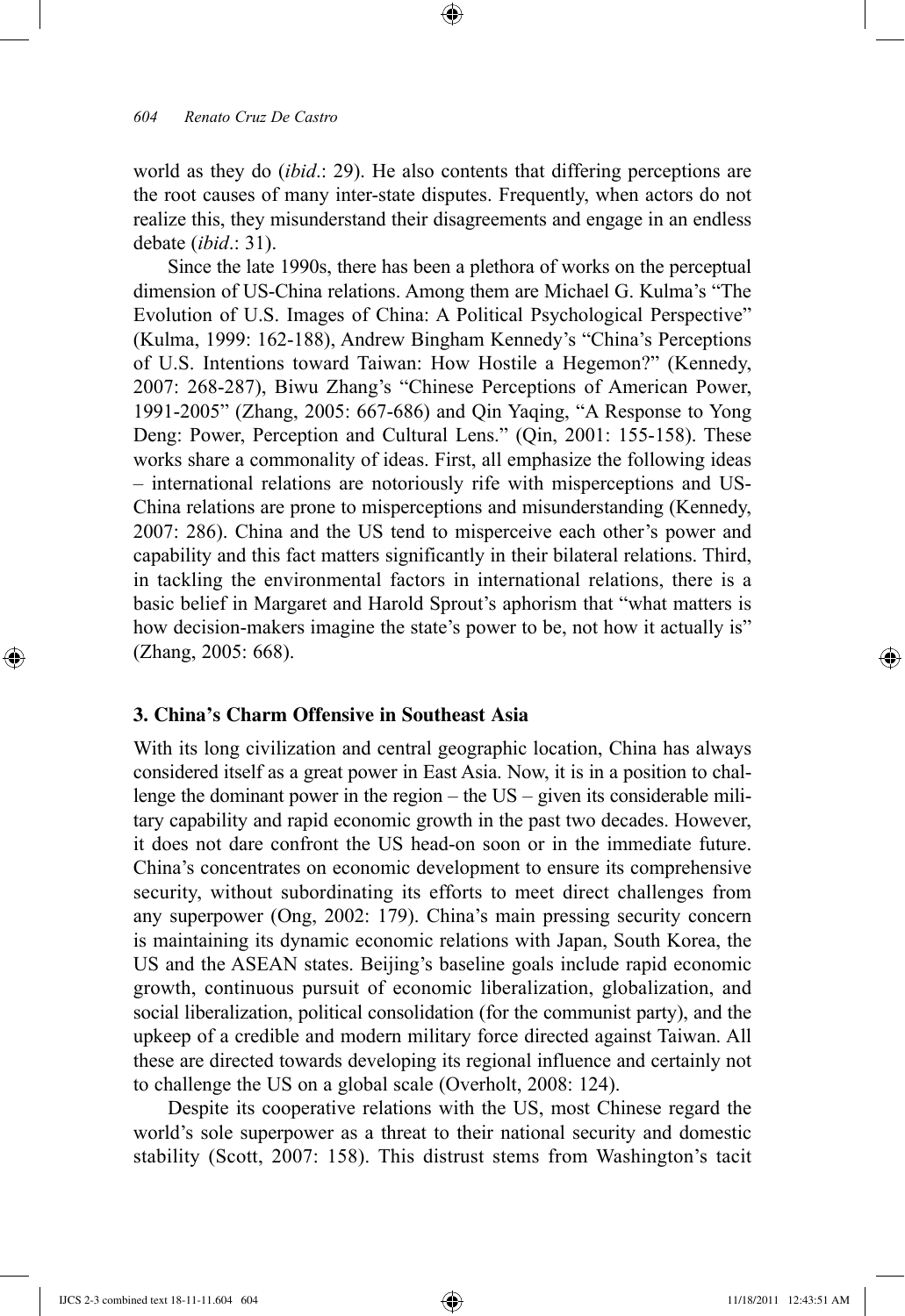support of the status quo in the Taiwan Straits and its alleged agenda of subverting the few remaining socialist states in the world through a process of "peaceful evolution" (Ong, 2002: 116). This deep-seated suspicion of the US is exacerbated by increased American military presence in Southeast Asia as a result of the Bush Administration war on terror after 9/11. Repeatedly, China has articulated the need for a new world order that is multipolar rather than unipolar as a defensive measure to what it perceives as a structural threat from the region's dominant power. More importantly, it uses its structural power to foster a regional order which allows Southeast Asia states to freely side with either of the two powers (China and the US) without making any firm commitment to any of them (Odgaard, 2007: 54). Using its prowess in the fields of security, production, and finance, China maintains a situation of "unstable balancing" in East Asia without directly challenging American preeminence in the region (*ibid*.: 54). To carry out this diplomatic gambit, China co-opts the Southeast Asian countries by providing them side-payments and institutional voice through its rapidly growing economy; and by supporting cooperative and integrative projects in the region.

⊕

During the 5th China-ASEAN summit in November 2001, Beijing offered its Southeast Asian neighbours a free-trade deal that could be established in the next few years. The following year, during the 6th China-ASEAN summit, the two sides signed the Framework Agreement on China-ASEAN Comprehensive Economic Cooperation, paving the way for the formation of a China-ASEAN free trade zone by 2010. Since 2005, China and the ASEAN states have lowered their tariffs on more than  $7,000$  products.<sup>1</sup> Consequently, China-ASEAN trade has grown rapidly. Their two-way trade volume in 2006 amounted to US\$160.8 billion, which translates into a 23.4 per cent increase from the 2005 trade level.<sup>2</sup> China and the ASEAN are now the fourth biggest trading partners. In July 2007, China and the 10 ASEAN member-states signed the ASEAN-China Agreement on Trade and Services, which provides for cooperation in high-technology services, energy, and construction, and for the eventual establishment of a comprehensive free-trade area in East Asia.

China boosted its economic ties with almost all of the Southeast Asian states including traditional US allies such the Philippines, Thailand and to large extent, Singapore. With weakening global demand for ASEAN exports, and the US yet to recover from the current economic recession, ASEAN-China trade relations are expected to intensify. During the 2008 China-ASEAN Business and Investment Summit in Nanning, ASEAN economic officials indicated their intention to deepen their trade ties with China to reduce their economies' reliance on the export markets of the US, Western Europe, and Japan.<sup>3</sup> The ASEAN countries hope that China's domestic demand will increase eventually and thus, provide some leverage on the sluggish growth in the Organization for Economic Cooperation and Development (OECD)

⊕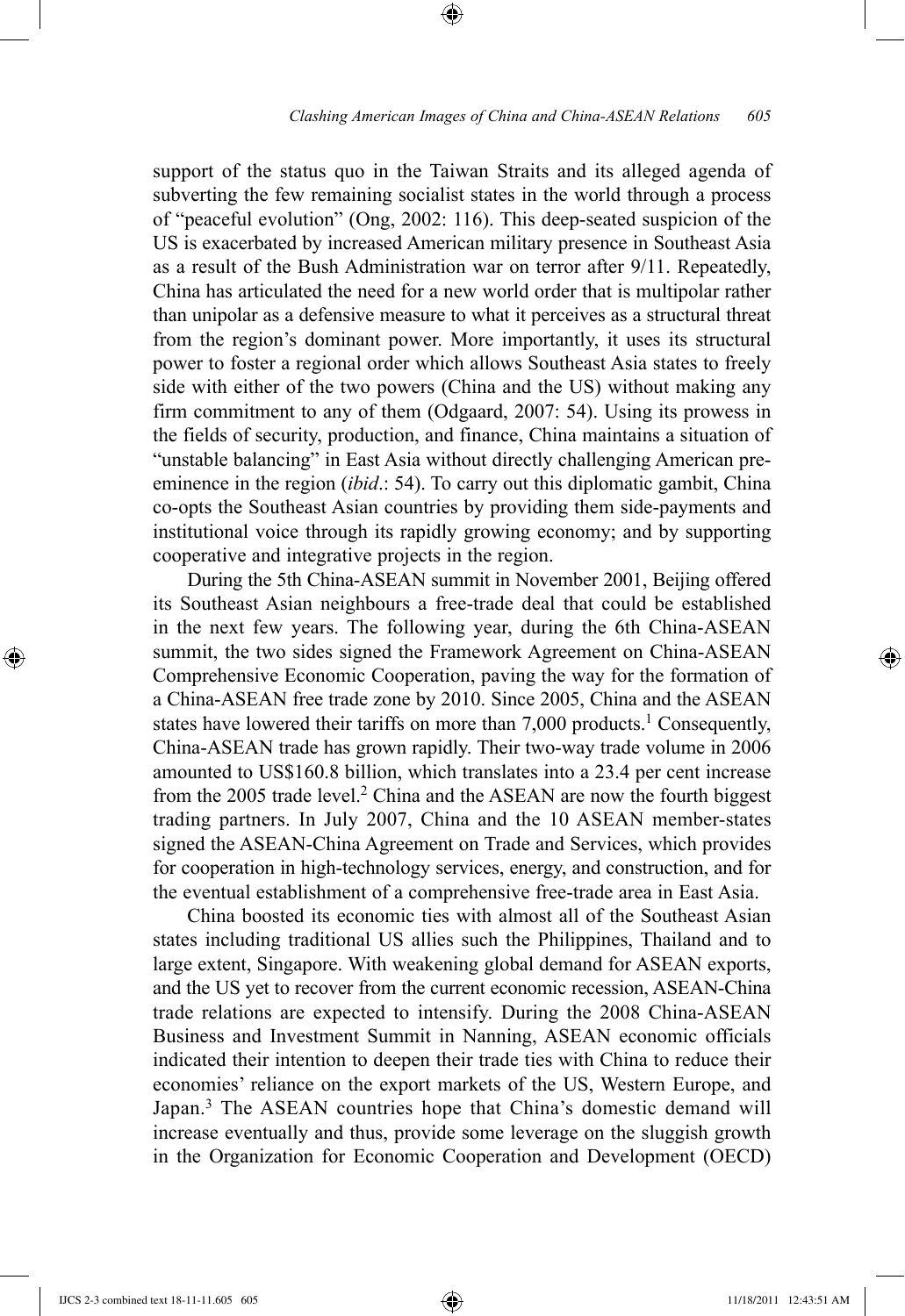market. Early in 2007, economic ties between China and the ASEAN states were acknowledged during a seminar conducted by the China-ASEAN Business Council in Beijing. The gathering noted that over the past 15 years, bilateral economic and trade relations between China and ASEAN have developed rapidly and the mechanism for cooperation between the two sides "has been operating better and better".<sup>4</sup> It was also predicted that ASEAN export growth would be stimulated by East Asian countries like China and Japan, and not by long-haul markets such as Western Europe and the United States. Southeast Asian economists now label China as an "economic power that should be best viewed as a business partner, not a competitor, given the wide room it has for expansion in trade and investment relations".<sup>5</sup>

⊕

China also dispenses side-payments to the smaller ASEAN states, through the framework of the APT process and multilateral arrangements. Chinese diplomats consider the APT as the "main channel of East Asian regional cooperation" signifying its relative importance *vis-à-vis* other regional fora (Moore, 2004: 118). Through the APT, the PRC has consolidated its bilateral links with the ASEAN countries. It has donated US\$1 million to the ASEAN Development Fund, and committed to train 8,000 ASEAN professionals within five years. It will also administer and finance a series of agro-technology training programmes for ASEAN member-states organization in 2007.<sup>6</sup> During the 2007 ASEAN-China summit, China hinted that it will favourably consider establishing economic and trade zones with sound infrastructure and complete industrial chains in a number of ASEAN countries that will be linked with its own economic zones along its coastal areas. China has also provided the ASEAN member-states US\$750 million in loans and has invested heavily in their major infrastructure projects. In 2007, Chinese companies signed a US\$2.8 billion contract to build coal-fired electric plants in Indonesia, significantly outbidding other foreign companies.<sup>7</sup> In the Philippines, China has agreed to finance and construct the US\$450 million North Luzon rail project while Chinese agricultural technology is developing the country's hybrid rice and hybrid corn as Manila seeks to develop self-reliance and sufficiency in food production and supply. $8$  Since 2002, China has also extended economic assistance and investments to Cambodia, Laos, Myanmar, Thailand, and Vietnam through the framework of the Greater Mekong Sub-Region (GMS).<sup>9</sup> During the 2003 ASEAN Summit in Bali, China proposed to revitalize the moribund Brunei-Indonesia-Malaysia-Philippines East Asian Growth Areas (BIMP-EAGA) through technical and capital assistance for its projects, for strengthened socio-economic relations, and intensified trade relations with the sub-regional group.

China also interacts with its Southeast Asian partners in several regional economic fora. The notion that regionalism elsewhere benefits member economies, and the fear of damage to domestic economic interests if access

⊕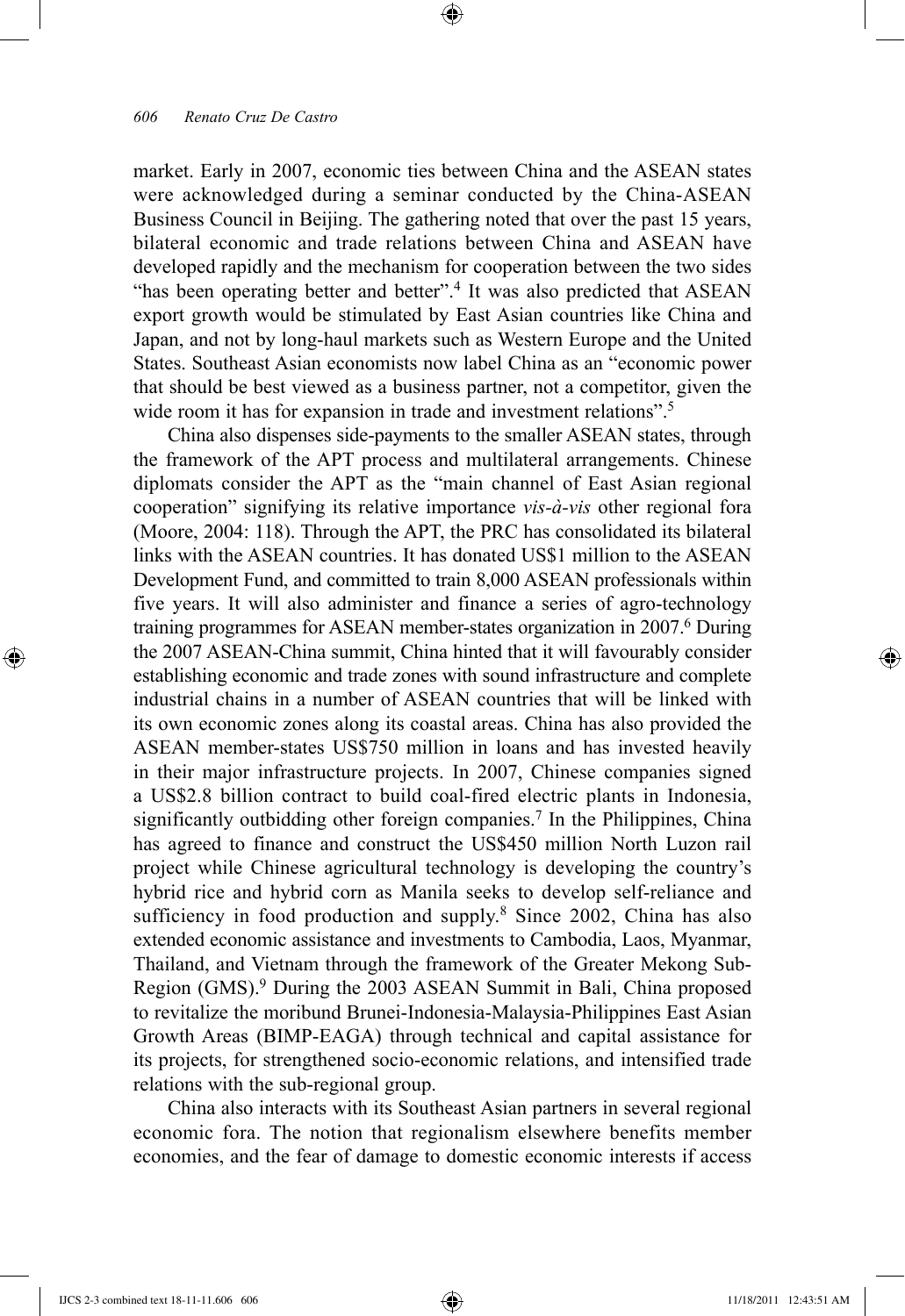to foreign markets similar to that enjoyed by competitors is not negotiated, are the primary reasons behind China's enthusiasm for regional economic arrangements. Most prominent among them are the Asia-Pacific Economic Cooperation (APEC), ASEAN plus Three (APT), Shanghai Cooperation Organization (SCO), the Boao Forum for Asia (BFA), and the Tumen River Area Development Programme. For China, this means that each regional forum has a slightly different political and economic dynamic. But they all serve China's foreign policy goals. With domestic economic growth extremely dependent on the regional economy, Chinese leaders see regionalism as a mechanism by which countries can work together to address the vagaries and instability of the world economy. Likewise, they view regionalism as a way of responding to the forces of globalization. As a form of multilateralism, regional groupings could advance China's national security concerns by counter-balancing the US's financial and military power, which remains relatively unchecked since the collapse of the Soviet Union in 1991.

⊕

#### **4. Promoting China's Vision of Regional Security**

Another means by which China applies its stratagem of unstable power balancing is undermining indirectly the US's well-established system of alliances and forward-deployed forces in Asia. Specifically, China debunks the basis (the so-called China threat) of these alliances and their obsolete Cold War mental mode. This became too apparent when China announced its "New Security Concept" (NSC) in 1998. Premised on cooperative and coordinated security, the NSC presents a pattern of diplomatic-defense relationship with countries that are neither allies nor adversaries of China. According to Beijing, the new concept is suited to a post-Cold War environment characterized by peace and development but threatened by non-traditional (non-state) security challenges, e.g., transnational crimes, international terrorism, etc.

China has consistently promoted this concept in its conduct of regional and international security affairs. The Shanghai Cooperation Organization (SCO) basically incorporates China's approach in addressing non-traditional security challenges such as terrorism, separatism, extremism, and drug trafficking (Information Office of the State Council of the People's Republic of China, 2006: 87). In 2006, the country hosted the 6th meeting of the Council of the Shanghai Cooperation Organization where China and the member states signed a friendly, long-term, "good-neighbour" agreement to enhance their cooperation in economic, trade and security matters.<sup>10</sup> Furthermore, through the ASEAN Regional Forum (ARF), Beijing has hosted or helped finance and organized various symposia and workshops on counter-terrorism, non-traditional security challenges, and the nonproliferation of weapons of mass destruction in China and in various parts

⊕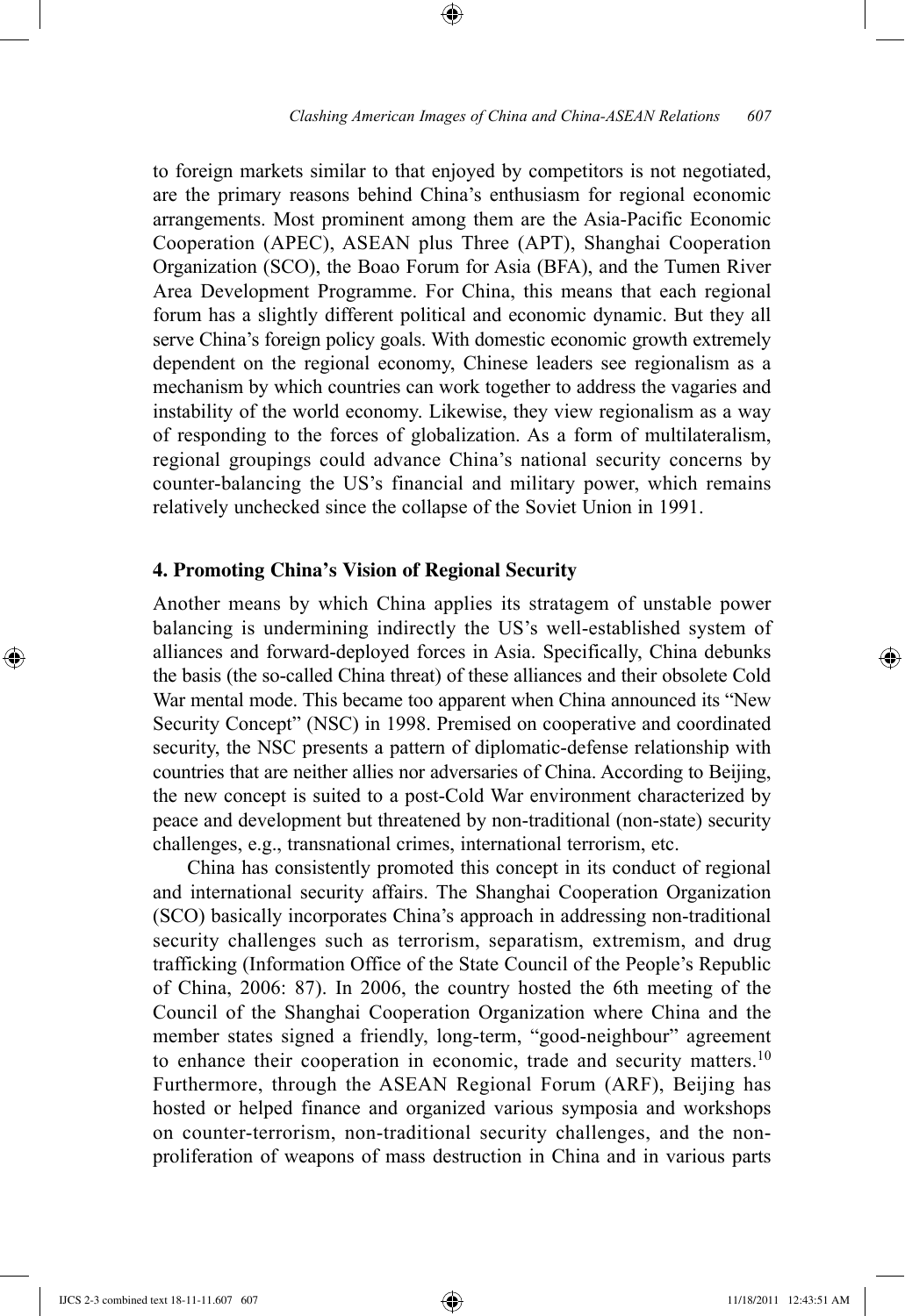of Southeast Asia. China also assisted Indonesia in dealing with the avian influenza epidemic last year and this year, and it announced that it would host a China-ASEAN symposium on the prevention and control of human infection with pathological avian influenza. It will also conduct training courses on reconstruction and management of disaster-hit areas for ASEAN officials and experts this year.

⊕

The establishment of the East Asia Summit (EAS) in December 2005 was the culmination of China's efforts to advance its NSC in the region. Malaysia initiated the formation of the EAS, but with China's support and active encouragement. The opportune timing of the summit boded well for China's emergence as a regional power in East Asia. This was manifested during the 2nd EAS in Cebu City, Philippines in January 2007, when China took centre stage despite the presence of the US's allies and friends, namely Australia, Japan and to a certain degree, India. Apart from signing several economic agreements with ASEAN member-states, China pushed for regional community-building and economic integration.

### **5. Jumping on the ASEAN Bandwagon?**

Another means by which China unbalances the US's strategic clout and influence in East Asia is multilateral consultation with the region's smaller states. China was earlier averse to regional groupings, fearing that these groupings could be used by some countries to punish and constrain the PRC. During the second half of the 1990s, Beijing was actively involved in the ARF. It quickly adjusted to ARF's incremental style by using its soft-power approach in containing inter-state disputes. In dealing with the ARF, Beijing has emphasized the following norms (Haacke, 2003: 137): (1) participating on an equal footing; (2) reaching unanimity through consensus; (3) seeking common ground while reserving differences; and (4) proceeding in an orderly and incremental manner. Consequently, China was able to protect its own interests in the ARF and promote ASEAN conventions as the underlying framework for cooperation in regional security affairs. In more concrete terms, Beijing prevented the ARF from being used as a means to balance and restrain China; boosted ASEAN's leadership role in the regional forum by constraining the US and Japan; and effectively projected the image of the PRC as a good neighbour.

Beijing has also become pragmatic in managing its territorial disputes with the ASEAN states over the Paracel and Spratly Islands. Though the PRC still clings to its historic claims over these islands, it is willing to settle this thorny issue through peaceful means, based on international law. In 2002, after four years of intensive negotiations, ASEAN and China signed a code of conduct aimed at demonstrating "restraint" in the South China Sea.

⊕

↔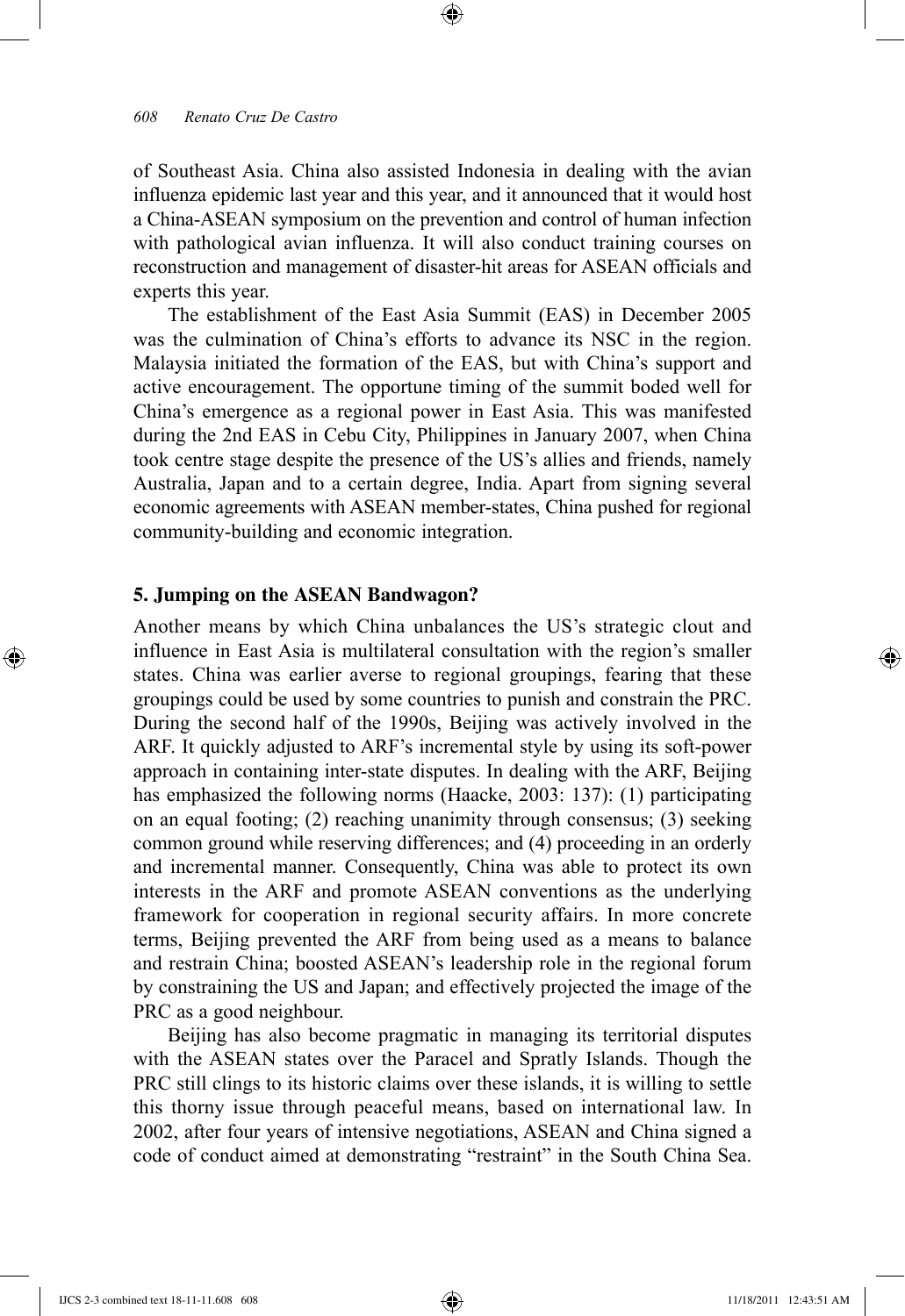Significantly, the final draft included most of the text proposed by ASEAN and little of what was presented by China. In the aftermath of the 2nd EAS summit, China expressed confidence that ASEAN and China would soon be able to agree on activities and projects envisioned by the 2002 Declaration on the Conduct of Parties in the South China Sea.<sup>11</sup> A clear indication of the relaxation of tension in the Spratlys was the conduct of the Tripartite Agreement for Joint Marine Seismic Survey by three claimant states – China, the Philippines, and Vietnam. The survey involved a three-phase programme of data-gathering, consolidation and interpretation of about 11,000 kilometers of 2D seismic data on the South China Sea. The initial phase ended in November 2005, the second phase began in 2007, and the project was completed in June 2008. The undertaking served as a module of regional cooperation, and a major move that could build trust and confidence among the claimant states.

⊕

Also during the 2nd EAS summit, China announced its hosting of China-ASEAN workshop on peace-keeping in the later part of 2007, to promote defense cooperation, understanding and confidence among the armed forces of China and the ASEAN states.12 The activity was considered the first of its kind between the two sides, and another important defense exchange programme aligned with the China-ASEAN regional security seminar regularly held in Beijing since 2003. At the same event, China mentioned the importance of the People's Liberation Army's Navy (PLAN) ship visits to ASEAN ports on friendly calls in fostering friendship and mutual trust. Along with other ongoing security and military exchange programmes with the ASEAN states, this proposal could be interpreted as China's gambit to marginalize and eventually exclude the US from regional security affairs. This initiative marked a radical departure from Beijing's position in the 1990s, when it avoided any security dialogue with ASEAN member-states, let alone with their armed services.

#### **6. First Image: From a Military to a Multi-Dimensional Challenge**

During the Cold War, American China Watchers considered Chinese power in terms of its coercive element. They were taken aback when Beijing began using its symbolic, intellectual-ideological, economic and cultural resources in its charm offensive in Southeast Asia in the late 1990s and in the early 21st century. Because of the US's engagement in the Korean War in the early 1950s, American policy-makers, academics, and analysts generally perceived China in substantially strategic terms. Consequently, they overlooked the rapid growth of the Chinese economy in the late 1990s, and the development and refinement of Chinese diplomatic apparatus (Lampton, 2007: 115). This realization of China's "charm offensive" impressed upon them the centrality

IJCS 2-3 combined text 18-11-11.609 609 11/18/2011 12:43:51 AM

⊕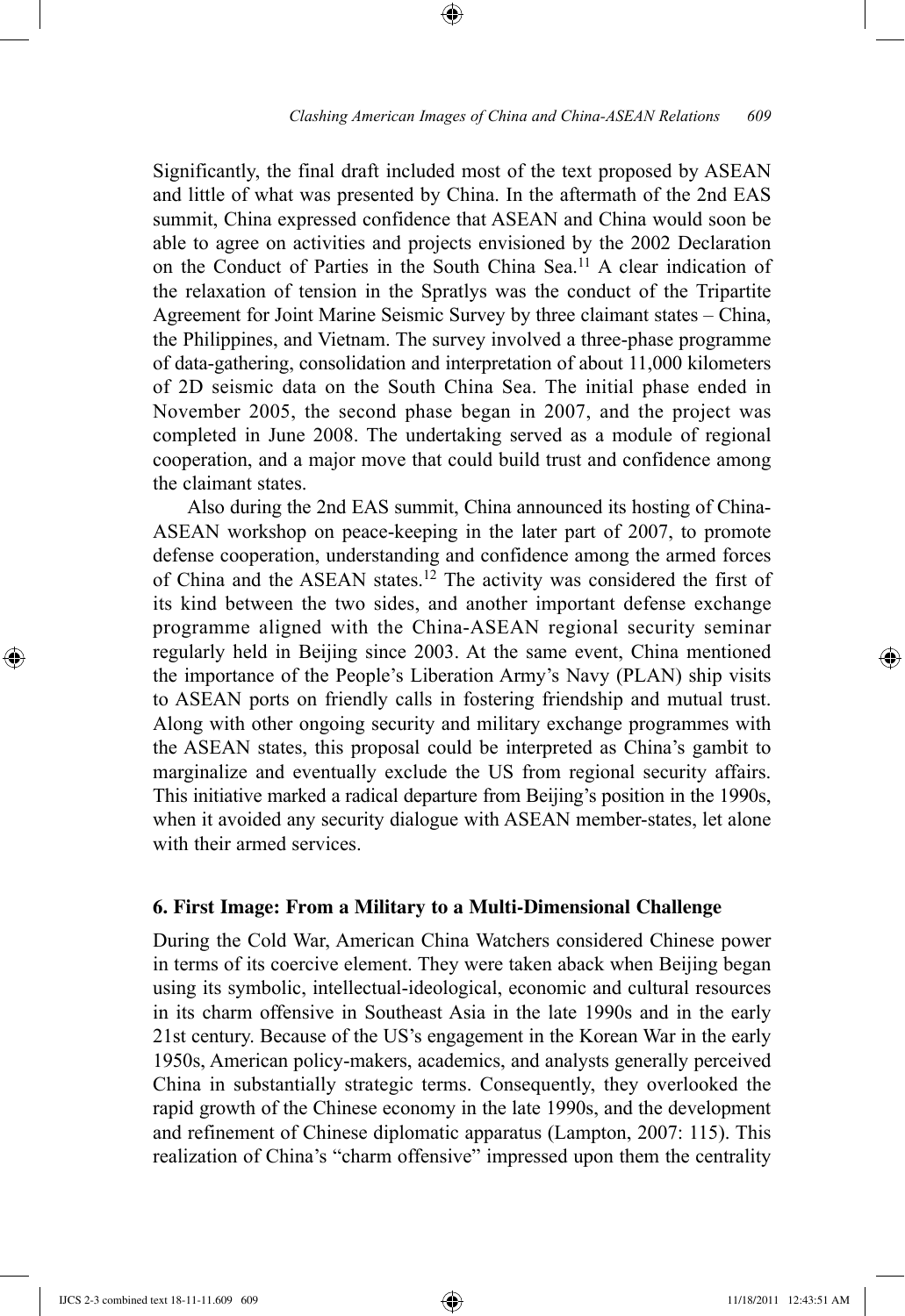of economic prowess and soft-power in China's foreign policy. Furthermore, with China's active involvement in global affairs, there was a felt need for Washington to engage Beijing in its own game of charm offensive (*ibid*: 116).

⊕

Accordingly, China has been using its growing political clout and increasing economic resources in a patient, low-key, and highly effective manner. It has greatly improved its historically problematic relations with the Southeast Asian states by taking a more cooperative approach to resolve territorial disputes, providing generous ODA packages, and forging free-trade agreements. American observers have also noted former President Bush's and his close advisers' obsession with the counter-insurgency campaign in Iraq and Afghanistan, the declining image of the US abroad, and the previous administration's perceived inattention and neglect of East Asia. Observing the intellectual frenzy in Washington triggered by the deciphering of China's charm offensive in Southeast Asia, *The Economist* noted in 2005:

In Southeast Asia, China has skillfully positioned itself as a central player, to the extent that Americans are beginning to feel left out. On December 14 in Kuala Lumpur the first East Asian Summit will be held, involving the ten members of the Association of Southeast Asian Nations (ASEAN) plus China, Japan, South Korea, Australia, New Zealand and India. With no American leaders invited, there is no doubt that China will be the star of the show. Its position will be bolstered by a surging economy that is generating trade surpluses with China for several Asian countries. In contrast to the record trade deficit between China and America that is fueling so much American fear of a looming China threat.<sup>13</sup>

In the late 1990s and early 21st century, many American China Watchers tended to view China primarily as a regional economic and military power posing the greatest uncertainty to the US (Scott, 2007: 127). Their focus was "China's growing defense expenditures and the modernization of the People's Liberation Army (PLA)" which presents the US with far-ranging potential challenges (*ibid*.: 124). In *The United States and a Rising China: Strategic and Military Implications*, the authors view China's emergence as primarily a military challenge to the US (Khalilzad *et al*., 1999). Commissioned by the Rand Corporation, this study argues that the Chinese foreign policy goal is comprehensive national power to raise living standard of the population, and set the technological-industrial base for a strong military (*ibid*.: xi). It claims that China's economic modernization is aligned with military modernization. It is projected that by 2015, China will become a formidable (military) power – one that might be labeled a multi-dimensional regional competitor that can exercise sea denial against the US Navy and threaten US operating locations in the whole of East Asia with its long-range strike capability among others

⊕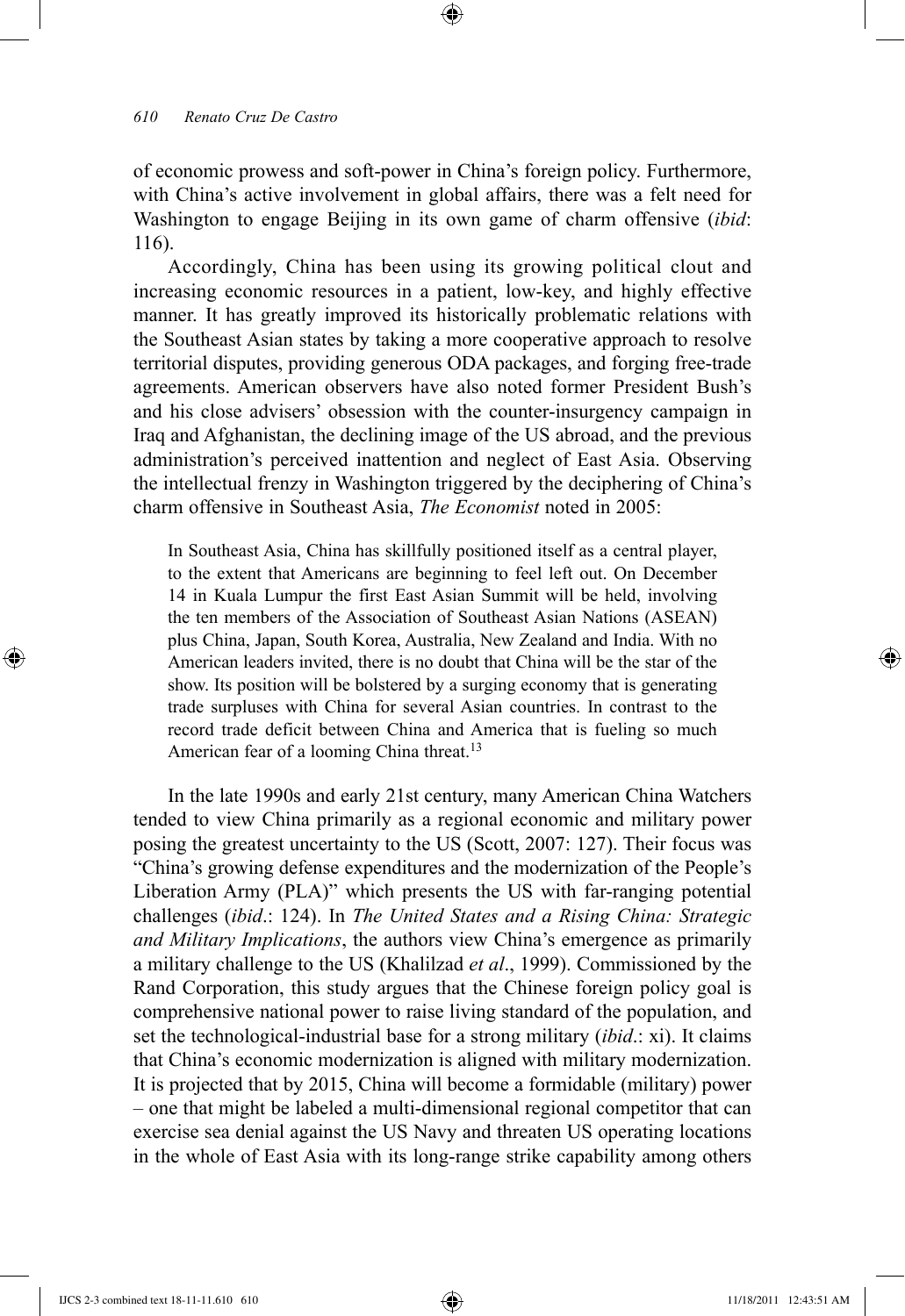(Cliff *et al*., 2007). It further asserts that China will eventually pursue its territorial claims in the South China Sea and the Spratlys, protect its business interests and ethnic Chinese population in Southeast Asia, and secure deference from its less-powerful neighbours. (*ibid*.: 27-36).

⊕

The construct of an emergent China as a military threat to the US and its neighbouring states, however, was modified in the second half of the first decade of the 21st century. This new image projects China as a patient but confident actor using its soft-power instruments to expand its influence in Southeast Asia in particular and in the global economy in general (Garrison, 2005: 25). It recognizes Beijing's subtle and adroit diplomatic gambits to ally the fears and concerns of the less powerful ASEAN states by establishing mutually beneficial political, economic, and cultural ties with them. This representation casts China's policy of peaceful emergence as a "sophisticated neo-mercantilist approach" in competing for power that has been altered by globalization (*ibid*.: 25). Thus, China's charm offensive or soft-power diplomacy is not seen as an inherent or immediate threat to US interests in Southeast Asia although it can potentially destabilize the regional and the global economic systems in the future (*ibid*.: 25). Furthermore, this view regards China as neither America's friend nor an enemy. However, it can threaten American interest in the near term period. Hence, the US is warned to remain vigilant and not to label its relation with China as simply hostile or friendly (*ibid*.: 30).

Hugh De Santis's 2005 article contends that an emergent China will utilize its economic power and multilateral diplomacy to alter the strategic landscape of East Asia at the expense of the US (De Santis, 2005). He observes that China is now a global manufacturing hub and its regionally integrated economic power supports its geo-strategic ambitions. The China-led Southeast Asian economic integration weakens the US-centred hub-and-spoke framework of East Asian security and forces Washington to share power with Beijing in the Asia-Pacific region (*ibid*.: 31-32). He also deplores the Bush Administration's obsession with the war on terror, and its utter neglect of China's expansion of influence in Southeast Asia (*ibid*.: 23).

In his 2007 article, Jin H. Pak affirms that China uses cooperative and multilateral diplomacy to transform infamous image as a military threat to Southeast Asian states. This, according to Pak, subverts America's bilateral alliances while Washington remains enmeshed in the Middle East and Central Asia (Pak, 2007). China's use of soft power jibes its grand strategy – which is based on the adroit combination of force and diplomacy. As such, it actually does not represent a fundamental belief in the virtues of cooperative diplomacy. He predicts two possible outcomes for China's soft-power diplomacy or charm offensive in Southeast Asia: (1) the PRC can succeed in forming a regional security organization in which it plays a hegemonic role, in

IJCS 2-3 combined text 18-11-11.611 611 11/18/2011 12:43:51 AM

⊕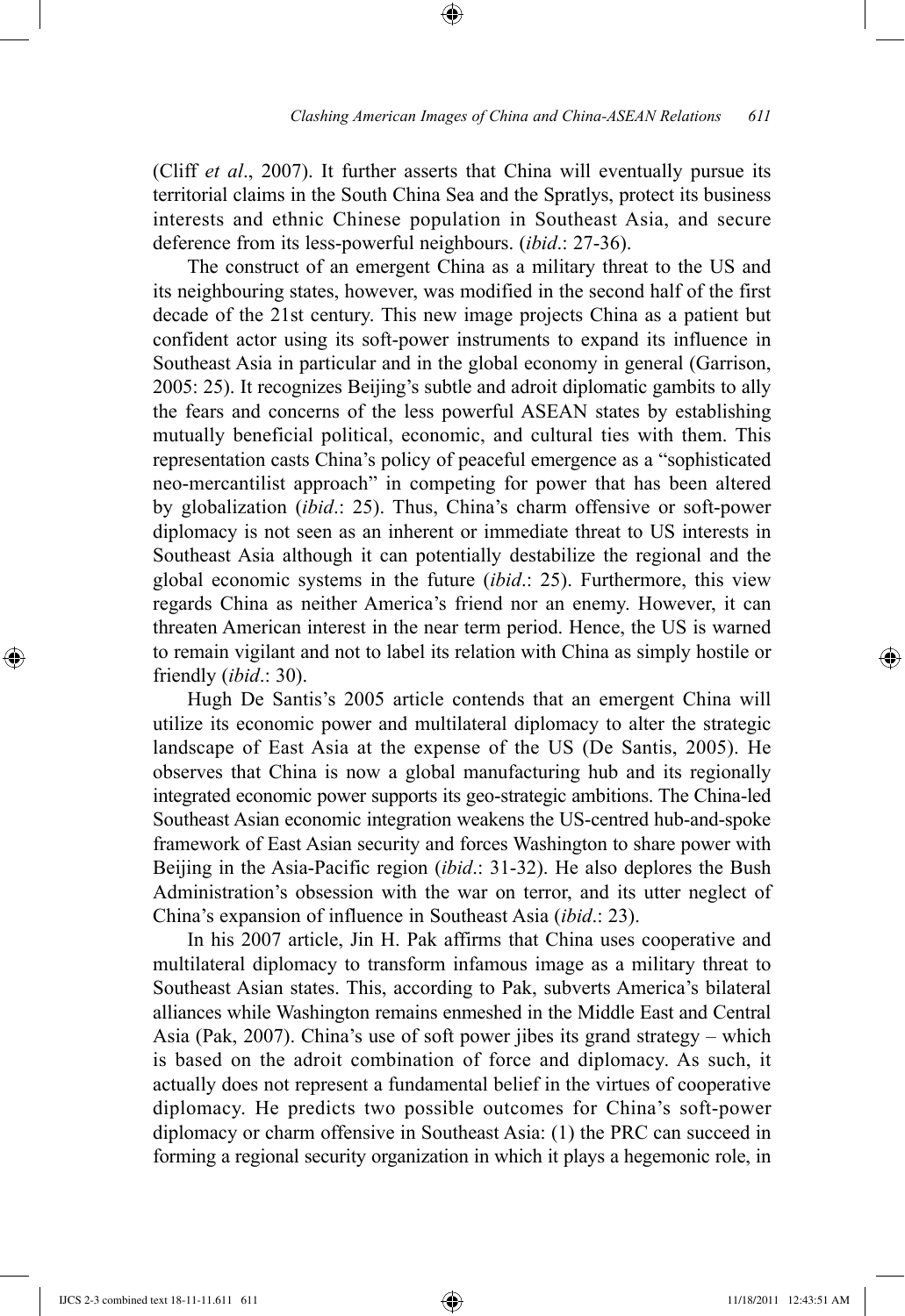which such a development could seriously dilute the US's regional influence, especially if the US does not prioritize Southeast Asia; and (2) China may encounter serious domestic and external challenges that can jeopardize its strategic goals and cause it to revert to more forceful, bilateral forms of diplomacy, including military coercion (*ibid*.: 57).

⊕

The January 2008 U.S. Congressional Research Service study also envisages China's practices of soft-power diplomacy or charm offensive will expand its economic and political clout in Southeast Asia. It asserts that "China's growing use of soft-power in Southeast Asia has presented new challenges to U.S. foreign policy in the region".<sup>14</sup> The study argues that China wields "power in the region through diplomacy and, to a lesser extent, draws admiration as a model for development, for its ancient culture, and an emphasis on 'shared Asian values'". It observes that "along with offering economic inducements, China has allayed concerns that it poses a military or economic threat, assured its neighbours that it strives to be a responsible member of the international community, and produced real benefits to the region through aid, trade and investment"<sup>15</sup>. The study acknowledges that China has shifted away from hard power to soft power and its increasing power and influence will eventually constrain US interests in the region.

The August 2008 U.S. Congressional Research Service study further reinforces this image of China wielding soft-power to undermine US influence and interests in Southeast Asia.16 It argues that "China's influence and image have been bolstered through its increasingly open and sophisticated diplomatic corps as well as through prominent PRC-funded infrastructure, public works, and economic investment projects in many developing countries".17 With its increasing wealth, expanding economic ties, and sophisticated diplomatic moves, China projects the image of an emergent but benign and non-threatening power. The study also admonishes American policy-makers that Beijing's soft-power diplomacy is more effective than that of Washington since the former's overseas activities and investments are conducted by strong, well-funded state-owned companies.18 Consequently, major Chinese government activities attract more international attention and give a "hard" edge to PRC soft power.<sup>19</sup> In comparison, the US has little to match such centrally directed activities, particularly in the wake of years of US budget cutbacks in high-profile US international public diplomacy programmes. Furthermore, it raises the possibility that eventually, "China's charm offensive will be a means of building the so-called 'Beijing Consensus', a group of authoritarian states with market economies that can challenge the 'Washington Consensus', composed of liberal market economies governed by democratic regimes."20

Joshua Kurlantzick's *Charm Offensive: How China's Soft Power Is Transforming the World* comprehensively explains China's soft power and

⊕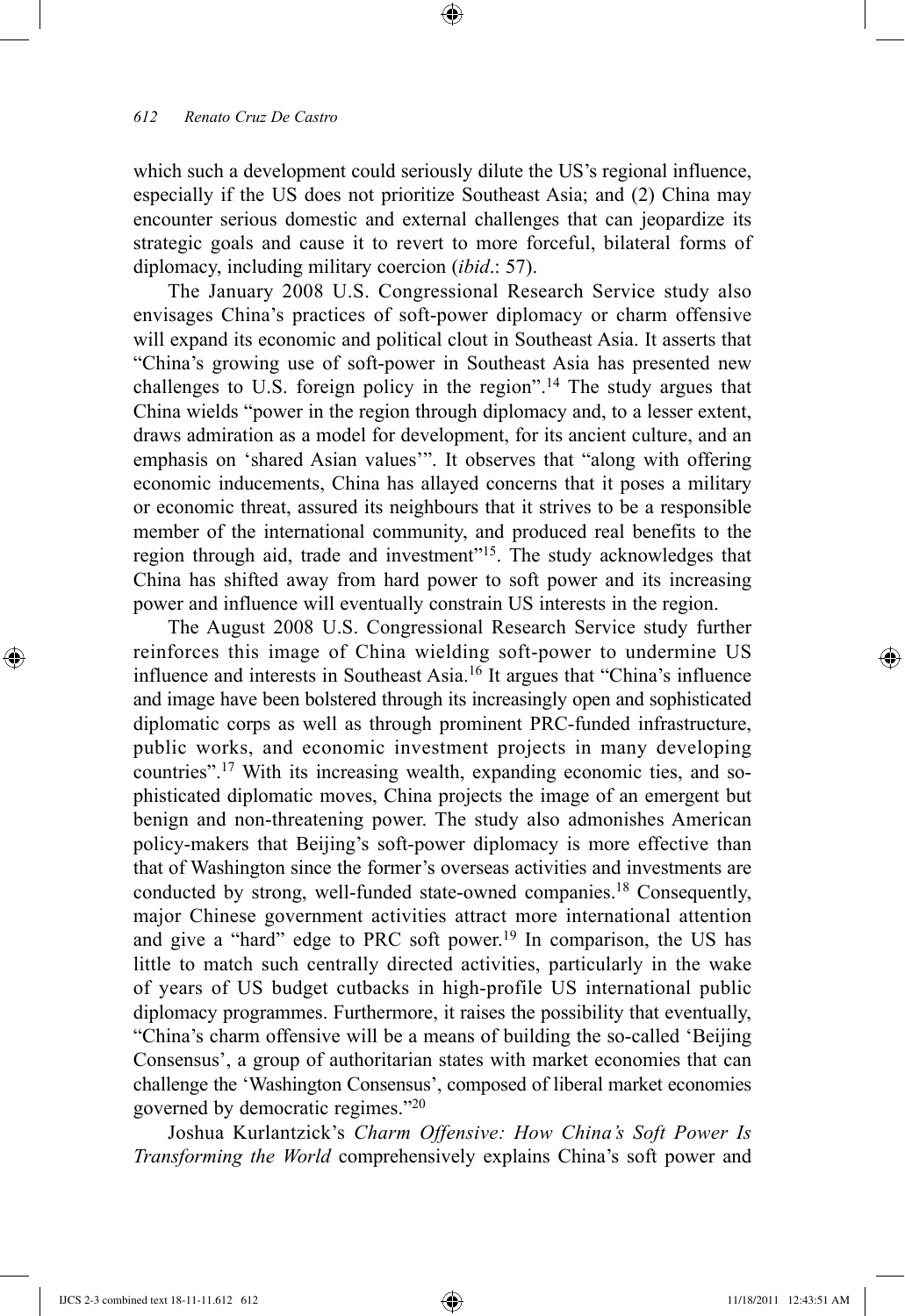sophisticated diplomacy to transform its image and international relations (Kurlantzick, 2007). Chinese statecraft or charm offensive has changed people's perception of China as a threat to that of a benefactor (*ibid*.: 5). This transformation was caused in large measure by soft power, which enabled China to become a "great power". The book also discusses the history of China's charm offensive that began soon after Beijing felt the backlash of initially using hard power to intimidate its Southeast Asian neighbours. These countries condemned China's aggressive behavior and strengthened their security relations with Washington. To rectify its mistake, China focused on building its global soft power.

⊕

To Kurlantzick, China's charm offensive aims to: (a) transform China's image into a benign, peaceful and constructive actor in international affairs; (b) obtain the necessary resources to fuel its economy; and (c) build a ring of allies who will share Beijing's values of non-interference in domestic affairs and authoritarian rule (*ibid*.: 39-42). He observes that China uses economic resources, cultural tools, and migration to push its charm offensive all over the world. He notes that Washington is unmindful how China exerts its influence and that American public diplomacy apparatus was adversely affected by budget cuts and lack of Congressional support in the 1990s. In conclusion, he focuses a transformed China expanding its preeminent power in Southeast Asia, and even developing its spheres of influence in other parts of world, like Central Asia and Africa (*ibid*.: 236).

These aforementioned works dismiss the image of China as a military challenge to the US and its neighbouring states. Instead, they picture a peaceful and cooperative China wielding soft power in Southeast Asia with the US unintentionally abetting Chinese influence in the region. They portray China as posing a multi-faceted challenge to the US while projecting a "benign self-image". This benign representation is reflected by China's accommodating foreign policy based on active participation in regional organizations, providing significant amount of ODA packages, extending economic opportunities to its neighbouring countries with its increasing affluent market, and consolidating its economic and political relations with the Southeast Asian states.

All these studies are critical of the heavy-handed policies and confrontational anti-terrorism rhetoric of the Bush administration after 9/11 that have alienated a number of Asian states. They also mention the considerable erosion of American political and diplomatic clout in the region because of the ongoing and protracted US counter-insurgency campaigns in Iraq and Afghanistan. To sum up, they uphold an image of China wielding its soft power that has become more apparent and intense in contrast to America's diminishing stature and influence in Southeast Asia.

IJCS 2-3 combined text 18-11-11.613 613 11/18/2011 12:43:51 AM

⊕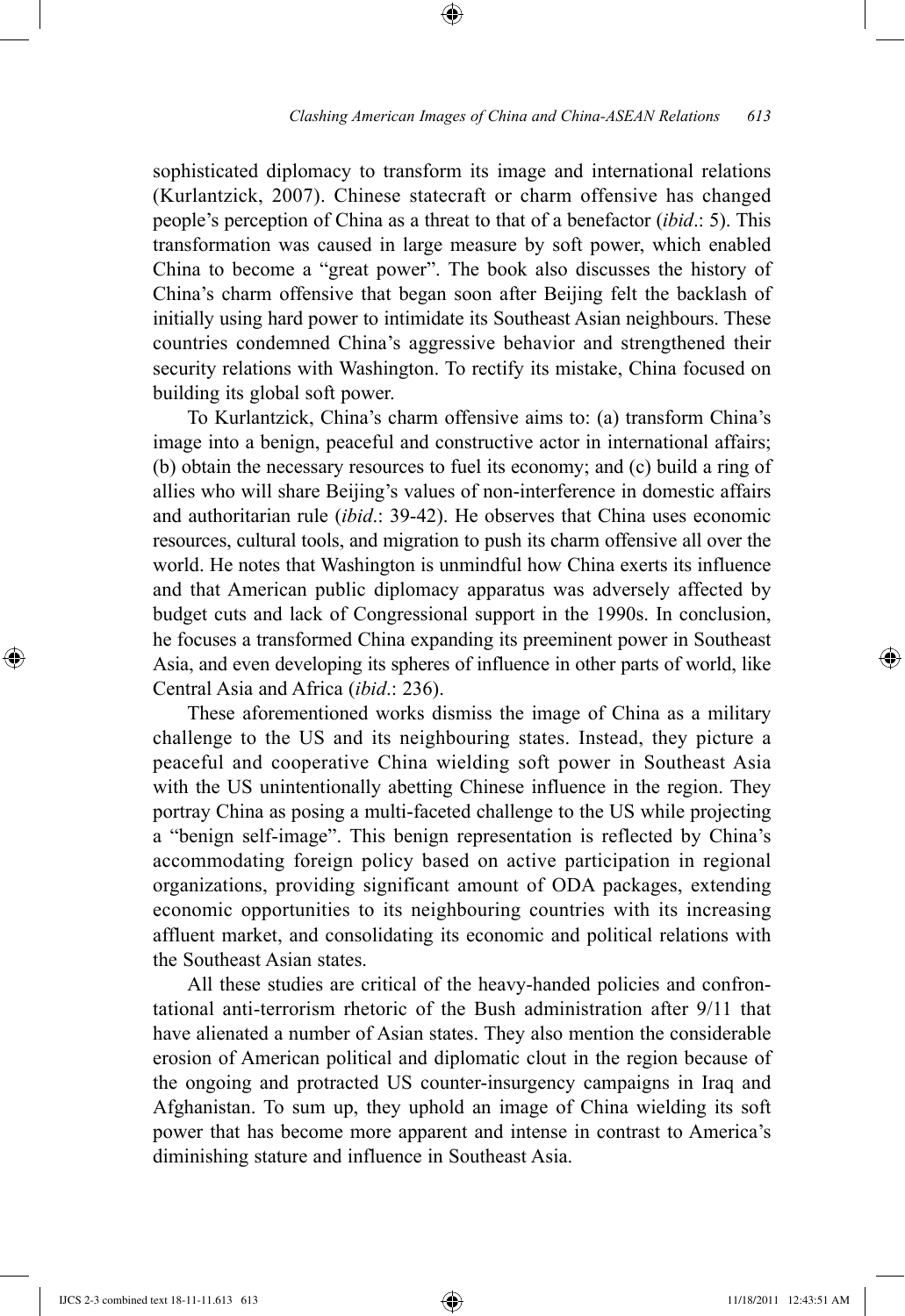#### **7. Second Image: Visualizing the Limits of an Emergent China**

Nevertheless, some China Watchers have rejected the alarmist image that China has become powerful and influential in Southeast Asia at the US's expense. They see China as a far more complex threat to American interests and power in the region. They contend as well that China's political and economic clout is beset by the US's more potent comprehensive power, the Southeast Asia countries' general distrust of Chinese power and influence, and by Chinese domestic problems. This second image of China that challenges American foreign policy cannot merely be likened to that of the former Soviet Union competing for global dominance and leadership. Albeit its increasing power, China still wrestles with enormous domestic problems, remains distracted by internal reforms and development, and appears reluctant to challenge Washington at present and in the near future. Thus, it projects a fumbling China that cannot actually challenge American interest even in the short-term period.

⊕

Hence, the second image presents a China that is hardly a peer competitor of the US. Internally, its leadership is preoccupied with ensuring the survival of the party and the regime. Externally, it is still distrusted by its neighbouring states and some of its diplomatic and political ventures are frowned upon by Asian societies. As one American scholar quips: "The rise of Chinese power generates global responses that Beijing cannot fully control and that may not be in its interests." (Lampton, 2007: 115) This image considers China as an outsider in the super-power league. Although considering that China could become a superpower in the future, the view acknowledges that it might fail to become one if it makes the wrong decision or it is overwhelmed by domestic challenges.

Dr Phillip C. Saunders' "China's Global Activism: Strategy, Drivers and Tools" examines China's emergence in the light of the second image (Saunders, 2006). Saunders accepts the outlook that China has committed its wealth of resources to improve its relations with key countries since 2001. In doing so, China has expanded its influence in many parts of the world (*ibid*: 28). The country has also taken advantage of opportunities created by Washington's preoccupation with the war on terror and the unpopularity of some of its policies (*ibid*.: 28). Saunders also recognizes that China's pragmatic and non-ideological approach to bilateral relations provides some states with an alternative or leverage against dependence on Washington. This, according to him, reduces American influence in many countries (*ibid*.: 28).

Saunders contends, however, that China's current activism in global affairs is not aimed at challenging the US since it is primarily driven by domestic forces. These domestic forces include: (a) China's anxiety over US strategic efforts to contain or subvert China; and (b) its desire for

⊕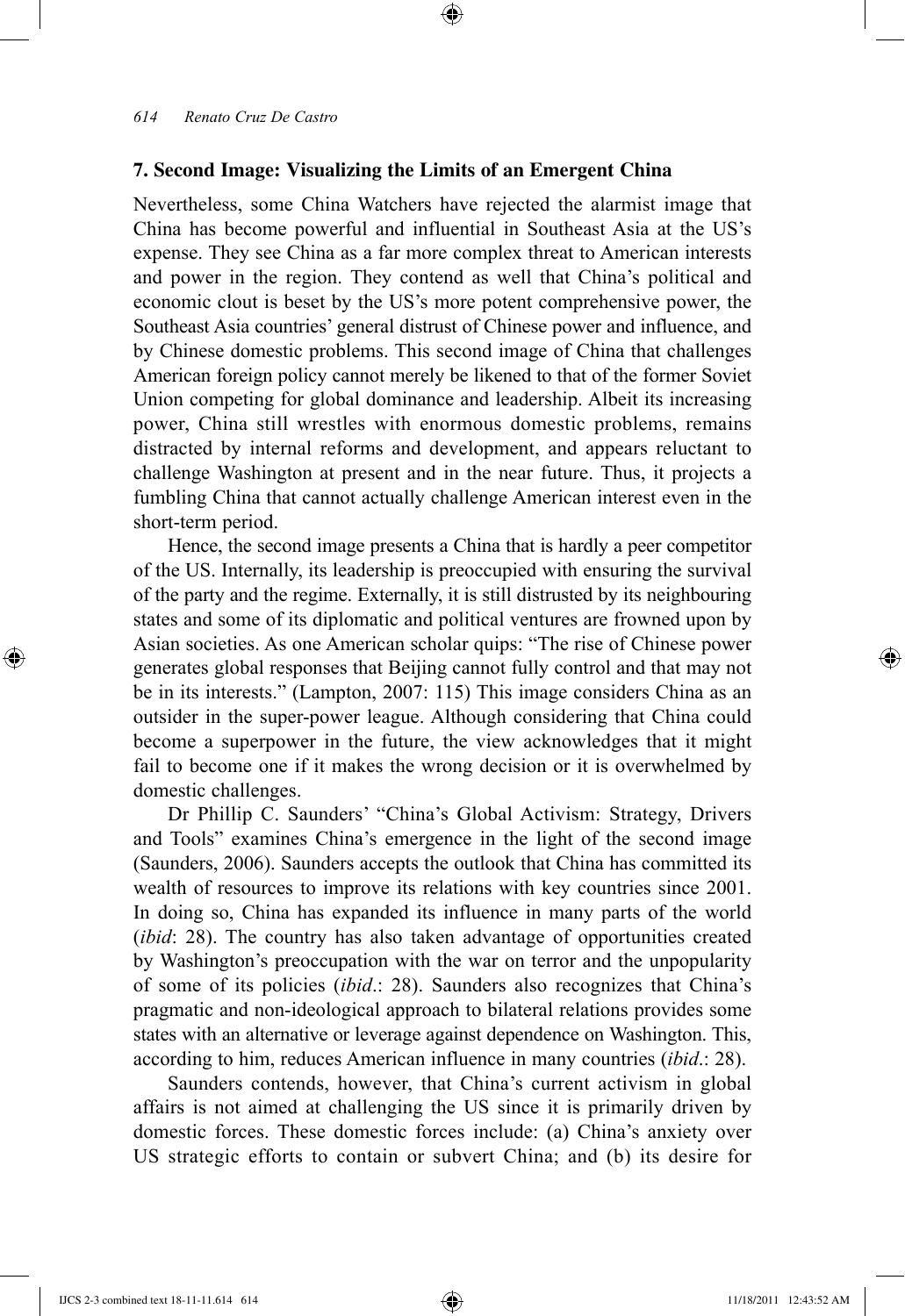uninterrupted access to international markets and resources. According to him, in situations where economic and strategic interests clash, the Chinese political leadership would usually compromise the later to enable the economy to grow (*ibid*.: 28). Economic factors matter more to China. This is the reason why Beijing has been accommodating to Washington since 2001. In his conclusion, Saunders draws a picture of a kind and gentle China, and notes optimistically while "China's global influence will increase, China will still operate within the framework of global institutions established by the United States" (*ibid*.: 30).

⊕

Bronson Percival's *The Dragon Looks South: China and Southeast Asia in the New Century* offers a fresh and very insightful look at China's emergence and relations with the US and the ASEAN member-states (Perceval 2007). Percival rejects outright the image of China bent on challenging the US while the Southeast Asian countries are caught in the middle and forced to choose between the two strategic competitors. He also dismisses the notion that the Beijing-Washington relationship is a zero-sum game, in which any gain for China becomes a loss for the US and *vice versa* (*ibid*.: 145). Convincingly, he argues that the two great powers have their own specific spheres of influence in Southeast Asia, but they cooperate and rely on their mix of foreign policy instruments.

To Percival, China, the Southeast Asia countries and the US are linked in a complex system of trading relations. In actuality, China and Southeast Asia are involved in the processing trade managed largely by American-owned transnational corporation. Products produced by China and Southeast Asia countries are usually exported to the US market. Moreover, the American market remains the most important for these countries. Moreover, the US and China wield different forms of instrument so that while they "sit side-by-side, they seldom bump up against each other" (*ibid*.: 145). Since the US possesses overwhelming military power, China dares not challenge the American military prowess. Instead, it persistently questions the relevance of traditional security, and belies the assumption that China poses a military threat to Southeast Asia. Percival also maintains that as a continental state, China looms as the predominant external influence in Southeast Asia, while the US, as the leading naval power, remains a security guarantor of the democracies of maritime Southeast Asia (*ibid*.: 147). In his conclusion, he argues that the seemingly US-China competition for power and influence in Southeast Asia is simplistic and misleading. According to him, these two powers are part of the four major external participants (along with Japan and India) engaged in an elaborate and complicated Southeast Asian dance (*ibid*.: 148).

This second image is likewise reflected in the Rand Corporation's detailed case study on China's emergence and the East Asian states' responses to this development from 2006 to 2007 (Medeiros *et al*., 2008). This study

IJCS 2-3 combined text 18-11-11.615 615 11/18/2011 12:43:52 AM

⊕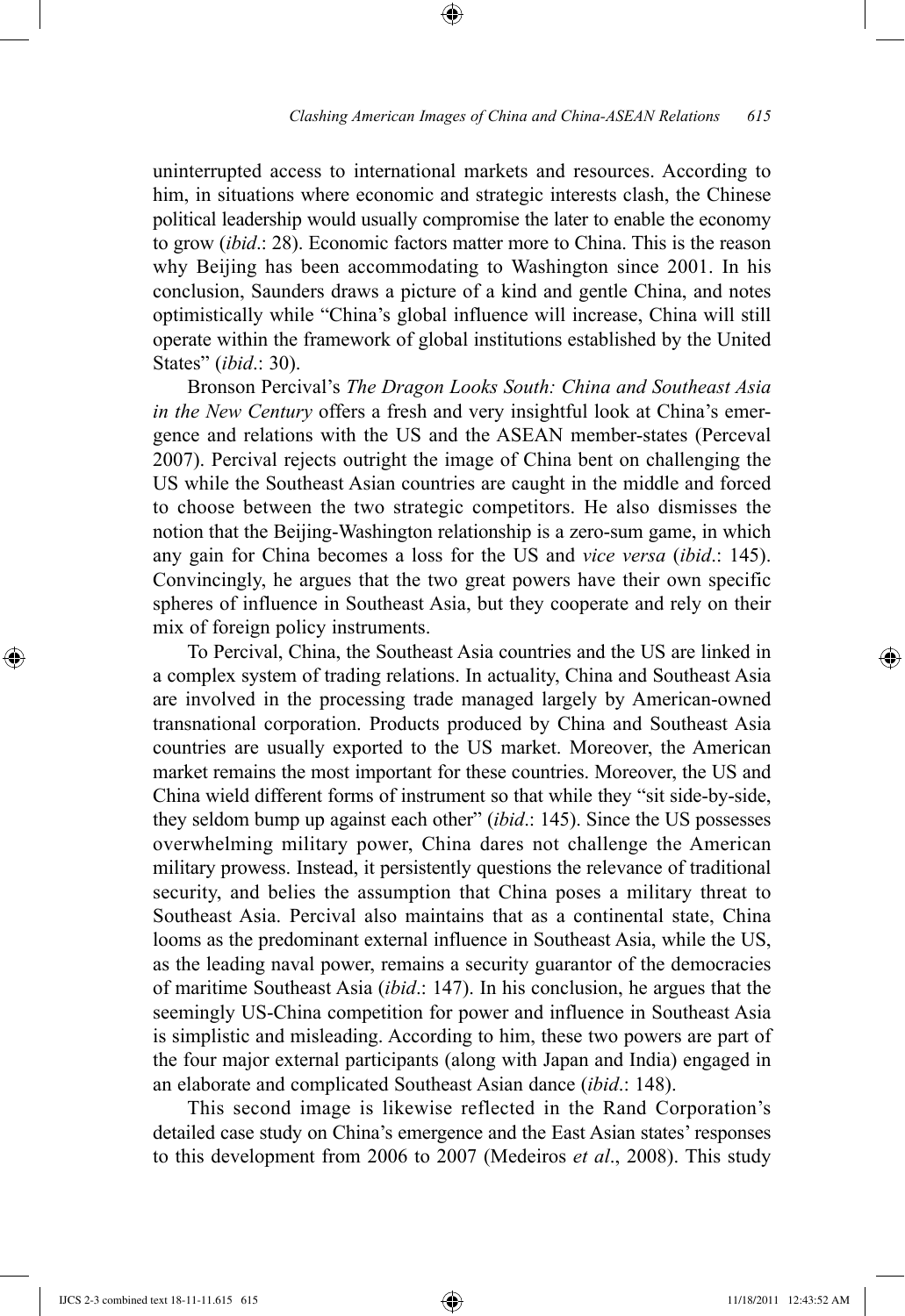depicts China as a regional power player caught up in a complicated/tragic Catch-22 situation. As the country expands its involvement and influence in East Asian economy and security, it correspondingly increases its role in Asian affairs. China's emergence has brought changes to US alliances and security partnership in Asia. Its influences, too, is pervasive that Chinese preferences and interests have to be factored in the foreign policy decisions of some Southeast Asia states. Nevertheless, the study confirms that the more China expands its regional power and influence, the more these Southeast Asian countries consolidate their economic and security relations with the US (*ibid*.: xv).

⊕

The study also acknowledges that both the US and China are jockeying for power and influence in East Asia. However, it is not a zero-sum game as regional responses do not involve choosing between the two powers. Instead, these states have forged security ties with other regional powers like Japan, India, and Australia. Smaller East Asian/Pacific powers appear as dynamic, active and to a certain degree, crafty players that confidently engage China while enjoying security commitments from the US. These states also widen their manoeuvring room by positioning themselves to benefit from their ties with both big powers (*ibid*.: xv). The RAND study depicts a China struggling to gain an offensive influence that could marginalize the US in Southeast Asia. Again, the more China asserts itself, the more these smaller powers pursue stability through an American involvement in the region. In this regard, the study tersely notes: "China's diplomatic overreaches in Asia in recent years have prompted occasional backlashes and a further embrace of the United States" (*ibid*: 232; Medeiros, 2009).

*China's Rise: Challenges and Opportunities*, published by the Peterson Institute for International Economics and Center for Strategic and International Studies, also casts the second image of an emergent China (Bergsten *et al*., 2008). This comprehensive study presents an affluent, benign, and cooperative China viewed with suspicion and distrust by its neighbours. China continues to cultivate soft power through its actions and policies (*ibid*.: 214). It not only extends substantive overseas financial and infrastructural assistance, but sends its doctors and teachers to other countries, provides educational opportunities in China for international students, and promotes its culture abroad. Accordingly, China has succeeded in influencing smaller states in Southeast Asia, Africa, and elsewhere, and this has enhanced the foundation of China's soft power over time (*ibid*.: 215). Significantly, the study indicates that China highlights non-military aspect of its comprehensive power, as well as its positive relationships with virtually all of its neighbours.

The study, however, observes that East Asia is generally wary of China's emergence. In fact, countries in the region are circumspect of the ultimate implication of China's transformation as a new economic powerhouse. China

⊕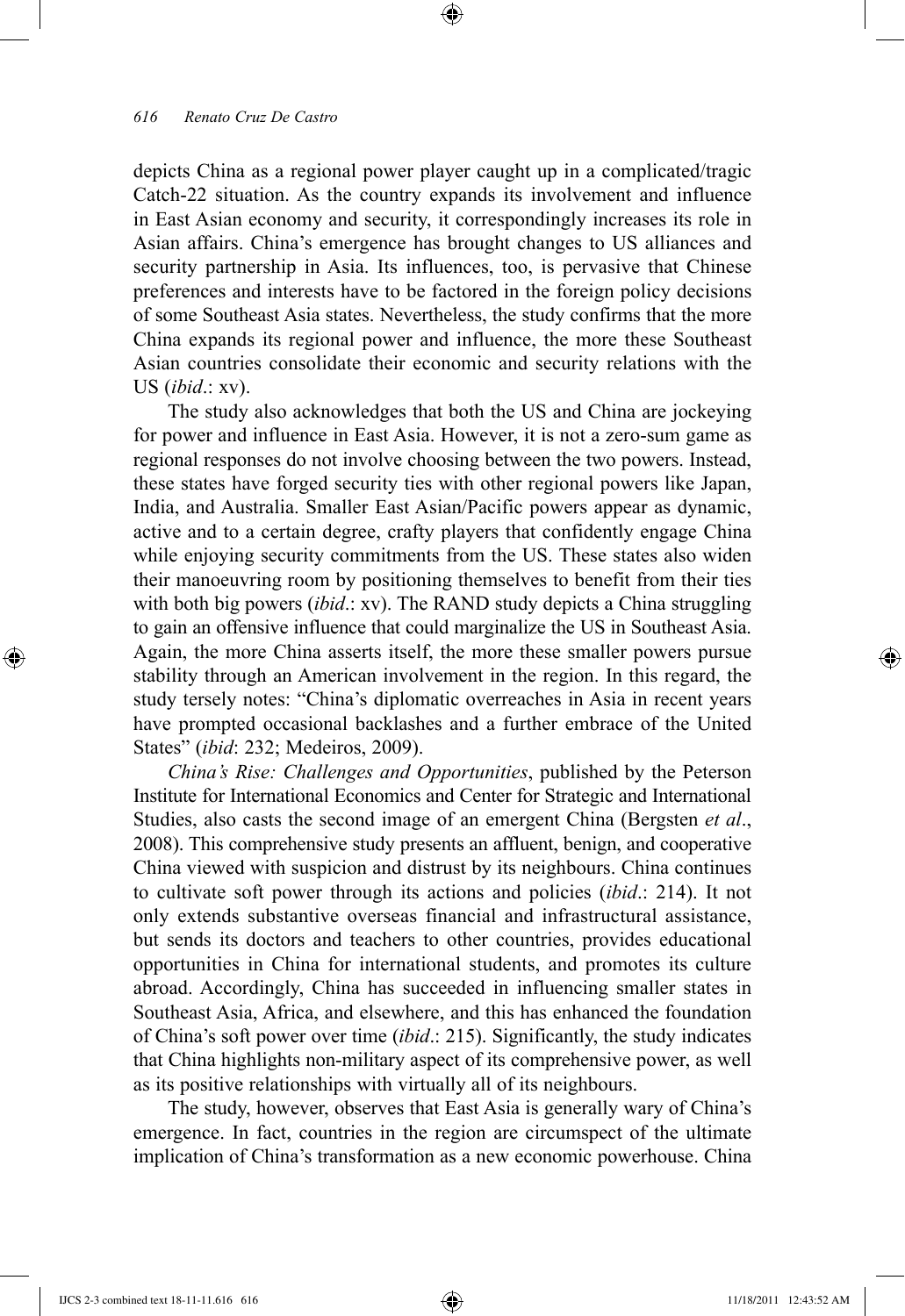has territorial disputes in East and South China Sea, and lingering border problems with India and Korea. Concerned countries are still apprehensive about their unresolved disputes with China (*ibid*.: 221). The study, in a way, equates China to the late 19th century Bismarkian Germany characterized as a contented, affluent, and relatively benign power. Nevertheless, it was regarded with distrust and suspicion by neighbouring states because of what it might do with its increasing power in the future.

⊕

## **8. Clashing Images of an Emergent China**

China's emergence in East Asia and its improved relations with Southeast Asian states have caught the attention of American China Watchers. Since the early years of the new millennium, China's increasing trade, investment and ODA linkages with ASEAN states, made possible by its rapid economic growth and development, have brought mutually benefits to the mainland and its neighbours. Furthermore, China's new and cooperative diplomacy has been widely appreciated in Southeast Asia. Hence, some American China Watchers uphold the image of an emergent China that poses a serious economic and political challenge to American interests in Southeast Asia. They regard China as a rival or a competitor of the US as the former offers more opportunities for trade, investments, and even regional integration. Thus, Southeast Asian countries are drawn to China's economic and political orbit. Proponents of this first image of China have raised the issue of the US's neglect of Southeast Asia because of its preoccupation with Iraq and Afghanistan.

Another group of American China Watchers, however, rejects this image of a powerful and threatening China. Instead, they envisage an emergent China whose capabilities are actually finite, a fledgling regional power that is remotely capable of challenging the US for regional leadership or hegemony. This second image projects China as an active player in regional affairs whose diplomatic moves are sometimes undermined by its neighbouring states' inherent distrust of Chinese power and intention. It likewise accentuates China's mercantilist foreign policy, domestic problems, bad governance, and rigid adherence to a one-party system. These factors tarnish its charm offensive and overall global reputation. Although the Southeast Asian countries accept Chinese economic largesse and opportunities, they shrewdly maintain strong political and military ties with competing powers in the region like the US, Japan, and even India. In addition, this second image of China affirms that the US has latent reserves of soft power and still holds comprehensive power in the region. It projects a fumbling but nevertheless a benign China.

The existence of these two clashing images of an emergent China in the US can be linked to three factors in American society and government.

IJCS 2-3 combined text 18-11-11.617 617 11/18/2011 12:43:52 AM

⊕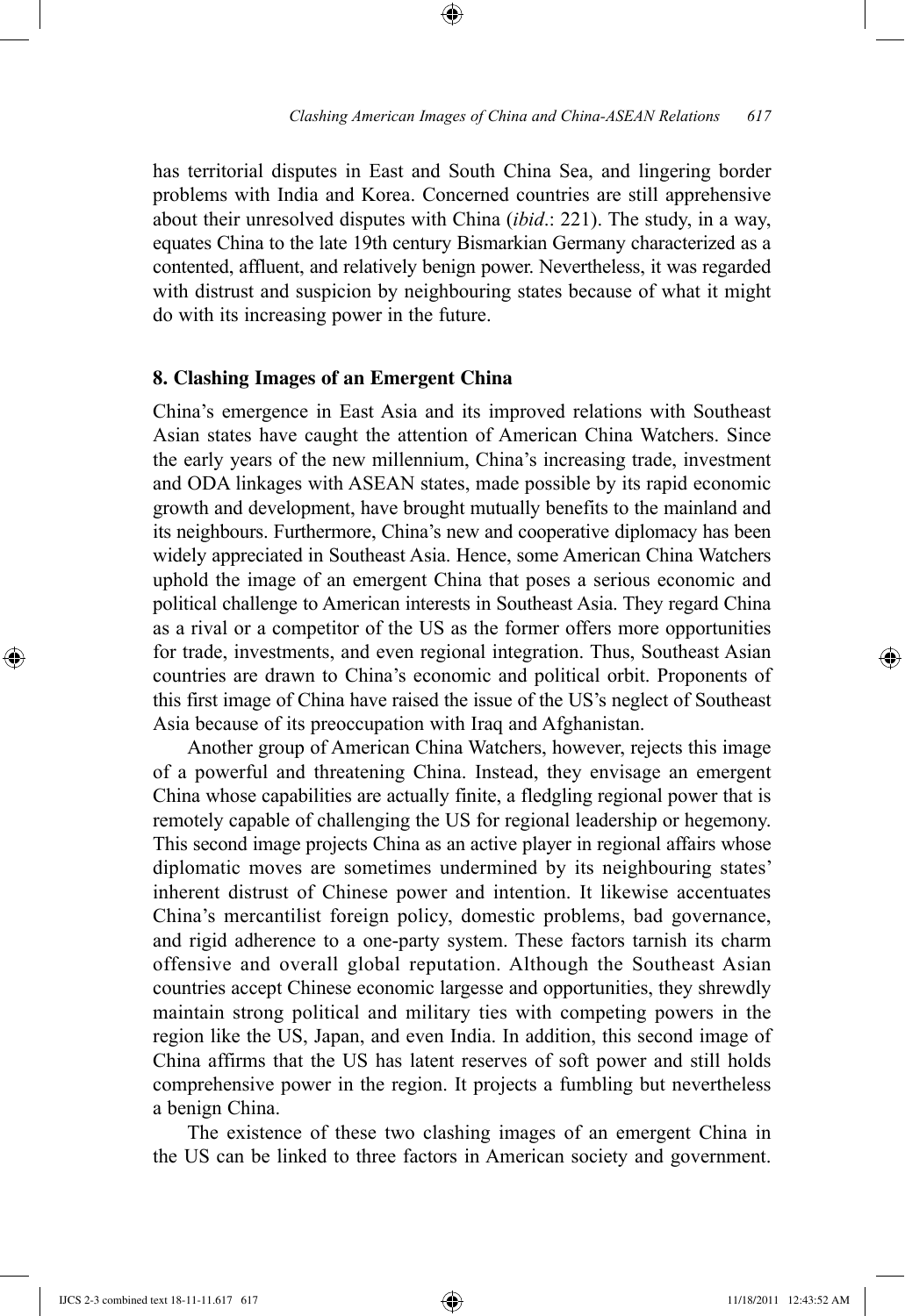The first is the propensity of the American public, the media, and certain US government sectors to look for a new geo-strategic competitor in the post-Cold War era. Shaped by the Cold War from the 1940s to the late 1980s, this national predisposition thrives due to these ideological assumptions about China (Overholt, 2008: 236): (1) China today is simply a continuation of Mao's China that was aggressive, revolutionary, and expansionary; (2) because it is ruled by a communist party, 21st century China must be imperialistic and militaristic as the Soviet Union; and (3) the emergence of rising powers in the past inevitably triggered violent disruptions in the international system. The prevalence of these beliefs in post-Cold War American polity also explains the growing corpus of Chinese threat literature in the US since the late 1990s (Scott, 2007: 116-120).

⊕

The second factor that fuels this clash of images is the cognitive dissonance among American China Watchers on the nature and implications of China's emergence in East Asia. Based on the historical lessons of the World War II and the Cold War, it has been assumed that any rising power necessarily constitutes an automatic strategic/military challenge to the US. Since it is an emerging power, then China is likely to become a rising military power that will geo-strategically challenge the US in the near future. Noting the Soviet Union's collapse in 1991, the Chinese political leadership has taken a different path in its pursuit of comprehensive security. Beijing has realized the risk of adopting a clear-cut development strategy based on a "strong army, rich country" model. Instead, China concentrates on economic development and seeks a peaceful environment in which it can pursue domestic reforms and expand trading and investment opportunities with many states as possible (Ong, 2002: 180). Beijing intends to develop its comprehensive national power in the long run. However, it regards economic power as a crucial element before it can constitute the industrial and technological base necessary to support a modern military capability robust enough to deter any would-be aggressor (*ibid*.: 179). However, despite Beijing's pragmatic and cooperative approach in its current diplomatic gambit in East Asia, public opinion polls uniformly reveal that Americans have more negative views of China than do most other people (Lampton, 2007: 117). Thus, the US appears tougher and more suspicious of China than other states. Consequently, both countries view each other with deep mutual ambivalence, if not mounting distrust (Scott, 2007: 127). This generates the conflicting images of an emergent China among American China Watchers.

The two clashing images of an emergent China can also be linked with Washington's current policy *vis-à-vis* Beijing – hedging. Faced by China's increasing political and economic clout in the early 21st century, the US has decided not to confront nor contain the latter but to adopt a proactive hedge strategy to manage China's capabilities and influence its intentions. The

⊕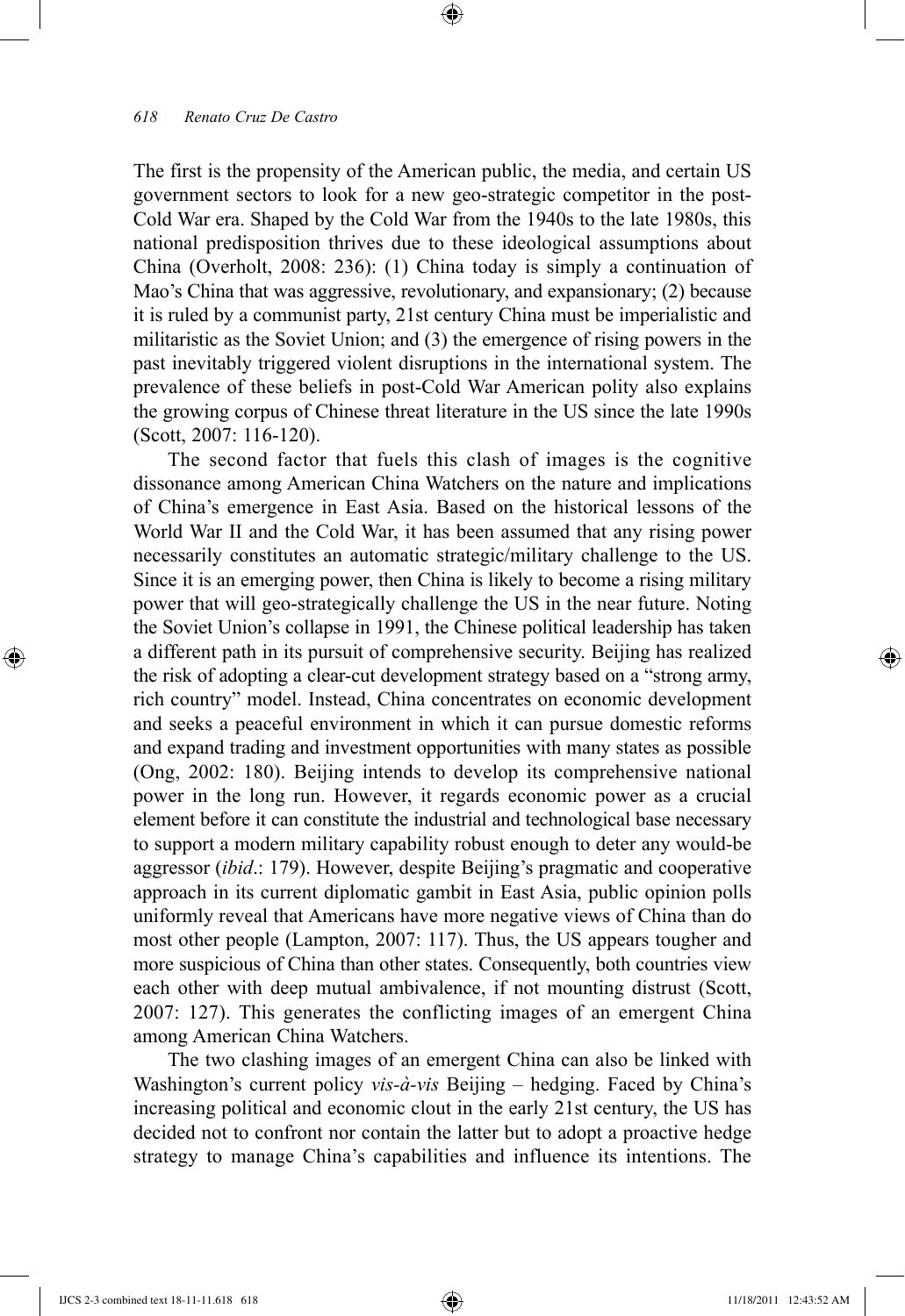hedge strategy assumes that among the new powers, China has the greatest potential to compete militarily with the US in the future.<sup>21</sup> This strategy, however, does not consider China as an immediate threat or a Soviet-style rival. Rather, it sees China as inching its way to a direct confrontation with the US. Therefore, it prescribes that Washington openly communicate to Beijing that the US intends to remain a dominant Pacific power and that China can ill-afford a miniature arms race or a geo-political rivalry with the  $US^{22}$  The strategy also requires the US to tighten its bilateral alliances across Asia, limit Chinese influence among its allies, and steer China away from the path of confrontation with the US.

⊕

This strategy is primarily a reaction to China's diplomatic gambit of peaceful emergence in East Asia. Since the latter part of the 1990s, Beijing has reassured Southeast Asian states that China's emergence need not be feared – that no China threat actually exists. Time and again, it stresses that the rise of China is an opportunity for mutual economic benefit, and for the development of a stronger regional Asian position *vis-à-vis* the US (Morton, 2007: 1-2). Seemingly, many East Asian states now consider China as an essential economic partner and a non-threatening and constructive political actor in the region. Consequently, China has succeeded in recasting its traditional image as a military threat in East Asia. The Bush Administration then believed that it could not force its Asian allies (except Japan) to choose between the US and China as this move would not serve America's longterm regional interests. It adopted the hedge strategy in recognition of a complicated, multi-faceted, and dynamic geostrategic game in which China plays the role of a patient player ready to engage the US in both cooperative and competitive relations.

The hedging strategy, however, is fraught with paradoxes. For example, while Washington's policy *vis-à-vis* Beijing is generally pragmatic and cooperative, a Chinese threat perception still lingers in some quarters of the US government, specifically in the Department of Defense. The strategy's core objective is to integrate China into the current international system. However, the policy also provides for the strengthening of US-Japan security relations, the revitalization of American bilateral alliances in East Asia, and the deployment of additional air and naval units from the Atlantic in to the Pacific Ocean. These are clear-cut military measures intended to balance and not to entice an emerging power. These two images of China present a major dilemma in American foreign policy in an era of unipolarity – whether to consider an emergent power as a threat or a challenge to American interests and leadership or to treat it as a partner in managing the international system. Washington's policy *vis-à-vis* Beijing, in a way, fuels a debate on these two clashing images of an emergent China.

⊕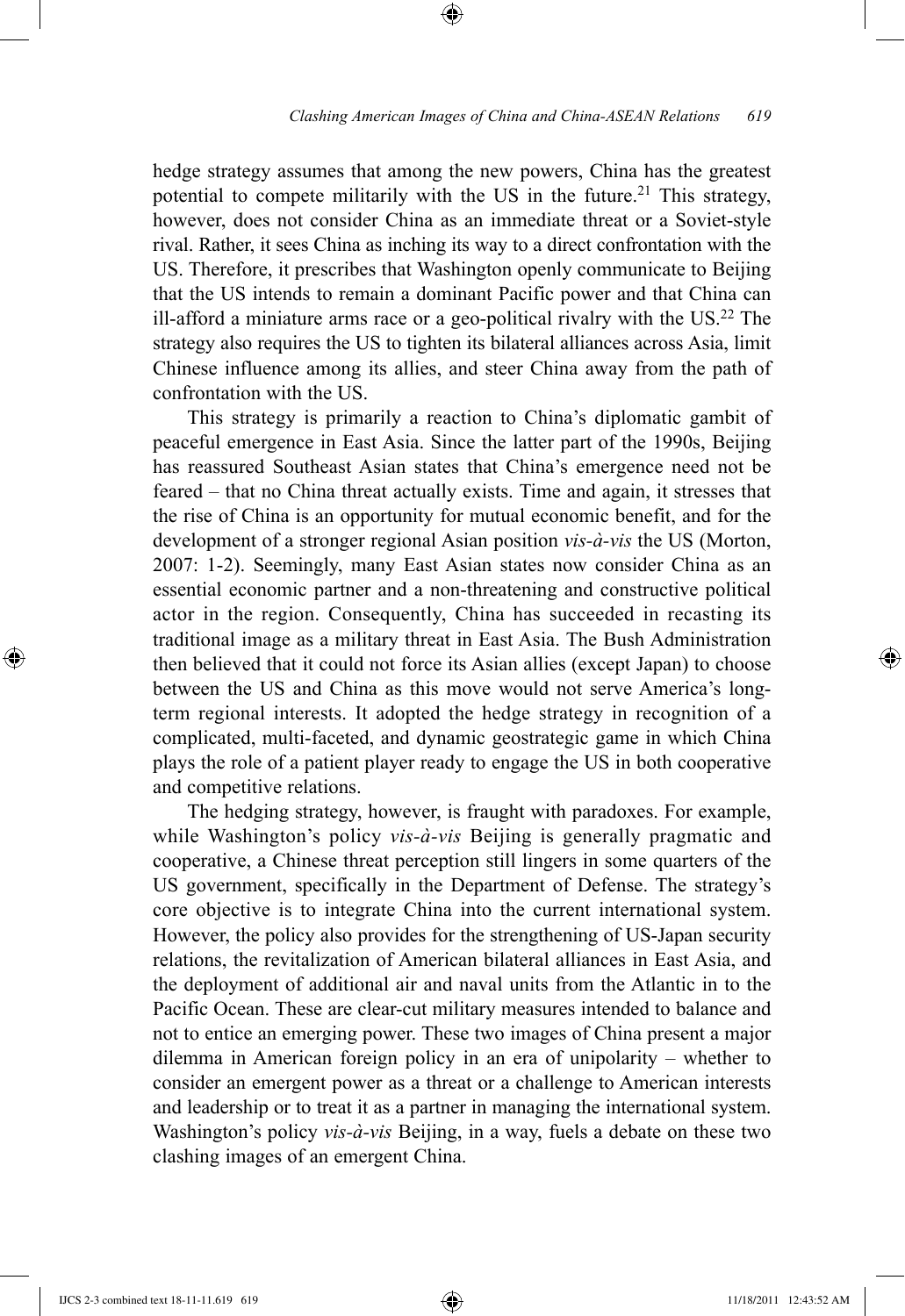# **9. Conclusion**

Since the beginning of the 21st century, China's emergence as a regional power and its improved political and economic relations with ASEAN states have preoccupied many American China Watchers. Apparently, they have rejected the traditional image of China as a military/ideological threat to the US. Instead, they have depicted China as using its economic and politico/diplomatic resources to generate soft power for its charm offensive in Southeast Asia. Still, these American China Watchers are divided into two camps: one camp sees a crafty and opportunistic China that relies on softpower and multilateral diplomacy to undermine American politico/diplomatic position in Southeast Asia and advances its own strategic interests. The other camp clings to the image of a defensive and fledgling China that applies its soft-power despite diplomatic backlashes, on wary neighbouring states, which are under the shadow of a more powerful hegemon – the US.

⊕

The first image depicts a strong and threatening China that is incrementally challenging the US interests. The second image pictures a relatively benign and possibly cooperative emergent power. These two images of China and the intense debate they unleash can be traced back to the American society's ideological assumptions about Beijing, the general propensity of the American state to seek potential foes or friends in a unipolar world, and more significantly, Washington's current policy of hedging against China. As Washington continues this hedging policy, these clashing images of an emergent China will endure among American China Watchers way into the mid-21st century.

## **Notes**

⊕

- This article was written by the author while he was a visiting scholar at Arizona State University in 2009.
- \* Dr Renato Cruz De Castro is currently a full professor on the faculty of the International Studies Department, De La Salle University and the holder of the Dr Aurelio Calderon Professorial Chair of Philippine-American Relations. He earned his BA and two masters degrees from the University of the Philippines, and his PhD from the Government and International Studies Department of the University of South Carolina as a Fulbright Scholar in 2001. He has written 60 articles on international relations and security which have been published in a number of scholarly journals and edited works in the Philippines, South Korea, Malaysia, Singapore, Taiwan, Germany, the United Kingdom and the United States. His articles on international relations and international security have been published by *Armed Forces and Society*, *Issues and Studies*, *Asian Perspective*, *Contemporary Southeast Asian*, *Asian Survey*, *Tamkang Journal of International Affairs*, *Views and Policies: Taiwan Forum*, *Journal of Security*

IJCS 2-3 combined text 18-11-11.620 620 11/18/2011 12:43:52 AM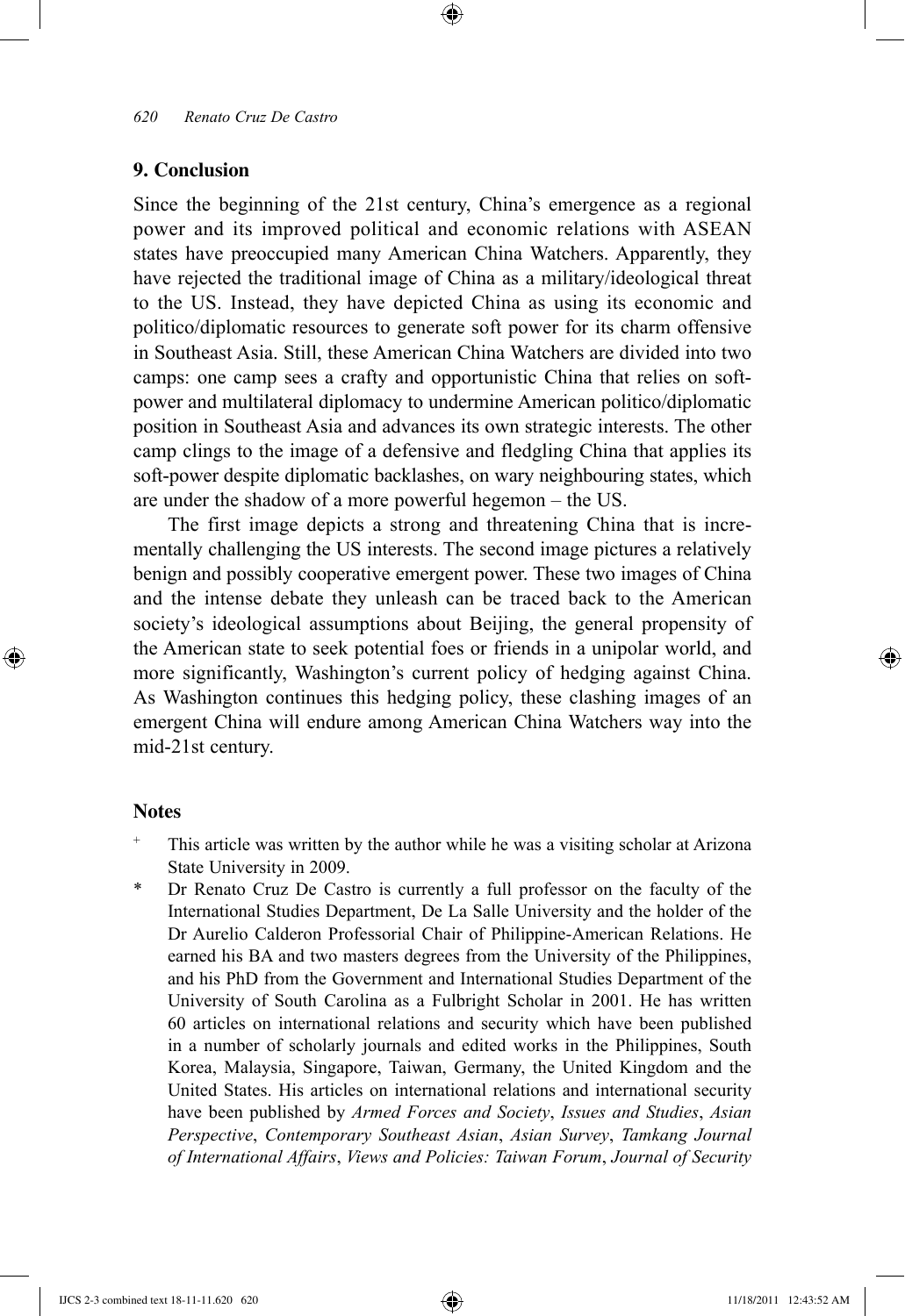*Sector Management*, *Asian Affairs: An American Review*, *Pacific Affairs*, and the *Korean Journal of Defense Analysis*. His current research interests are US foreign policy in East Asia after 9:11, contemporary trends and developments in Philippine-US Security Relations, and the impact of China's emergence on US foreign policy in East Asia. <*Email: renato.decastro@dlsu.edu.ph*>

1. Carlos H. Conde, "China and ASEAN Sign Broad Trade Accord", *International Herald Tribune*, 15th January 2007.

↔

- 2. Xinhua News Agency, "10th China-ASEAN Summit Opens in Cebu", CEIS 9, 14th January 2007.
- 3. Oxford Analytical, "Southeast Asia: Region Looks to China as OECD Slows", *Oxford Analytical Daily Brief Service*, 31st October 2008.
- 4. British Broadcast Corporation, "Pan-Beibu Gulf Economic Cooperation Seminar Discusses China-ASEAN Ties", *BBC Monitoring Asia Pacific*, 3rd April 2007.
- 5. Beverly T. Natividad., "RP Must 'Hook Fortunes" with Booming China", *Business World*, 2nd March 2007.
- 6. "China for Intensifying Strategic ties with ASEAN", *The Hindustan Times*, 12th January 2007.
- 7. Yaroslav Trofinov and Paul Beckett, "Singapore Prime Minister Urges U.S. Bolster its Ties with Asia", *Wall Street Journal*, 18th April 2007.
- 8. Xinhua New Agency, "Roundup: China-Philippine Relations See full Development", Xinhua News Agency-CEIS, 14th January 2007.
- 9. "China Wins Hearts in Southeast Asia", *The Jakarta Post*, 5th February 2007.
- 10. British Broadcasting Corporation, "HK Paper carries Excerpt of White Paper on China's 2006 Diplomacy", *BBC Monitoring Asia Pacific*, 26th January 2007.
- 11. British Broadcasting Corporation, "Chinese Premier, Philippine President Express 'Satisfaction' with ASEAN Ties", *BBC Monitoring Asia Pacific*, 16th July 2007.
- 12. British Broadcasting Corporation, "Wen Jiabao Announces Plan for China-ASEAN Peacekeeping Workshop", *BBC Monitoring Asia-Pacific*, 14th January 2007.
- 13. "Aphorisms and Suspicions China's World Order", *The Economist*, 19th November 2005, p. 24.
- 14. Thomas Lum, Wayne M. Morrison, and Bruce Vaughn, "China's 'Soft Power' in Southeast Asia", CRS *Report for Congress*, 4th January 2008.
- 15. Ibid.

⊕

- 16. Thomas Lum *et al*., "Comparing Global Influence: China and U.S. Diplomacy, Foreign Air, Trade, and Investment in Developing World", CRS *Report for Congress*, 15th August 15, 2008.
- 17. *Ibid*.
- 18. *Ibid*.: 2.
- 19. *Ibid*.: 20.
- 20. *Ibid*.: 8-11.
- 21. Neil King, "Conflict Insurance: As China Boosts Defense Budget, U.S. Military Hedges its Bets", *Wall Street Journal*, 20th April 2006.
- 22. *Ibid*.

IJCS 2-3 combined text 18-11-11.621 621 11/18/2011 12:43:52 AM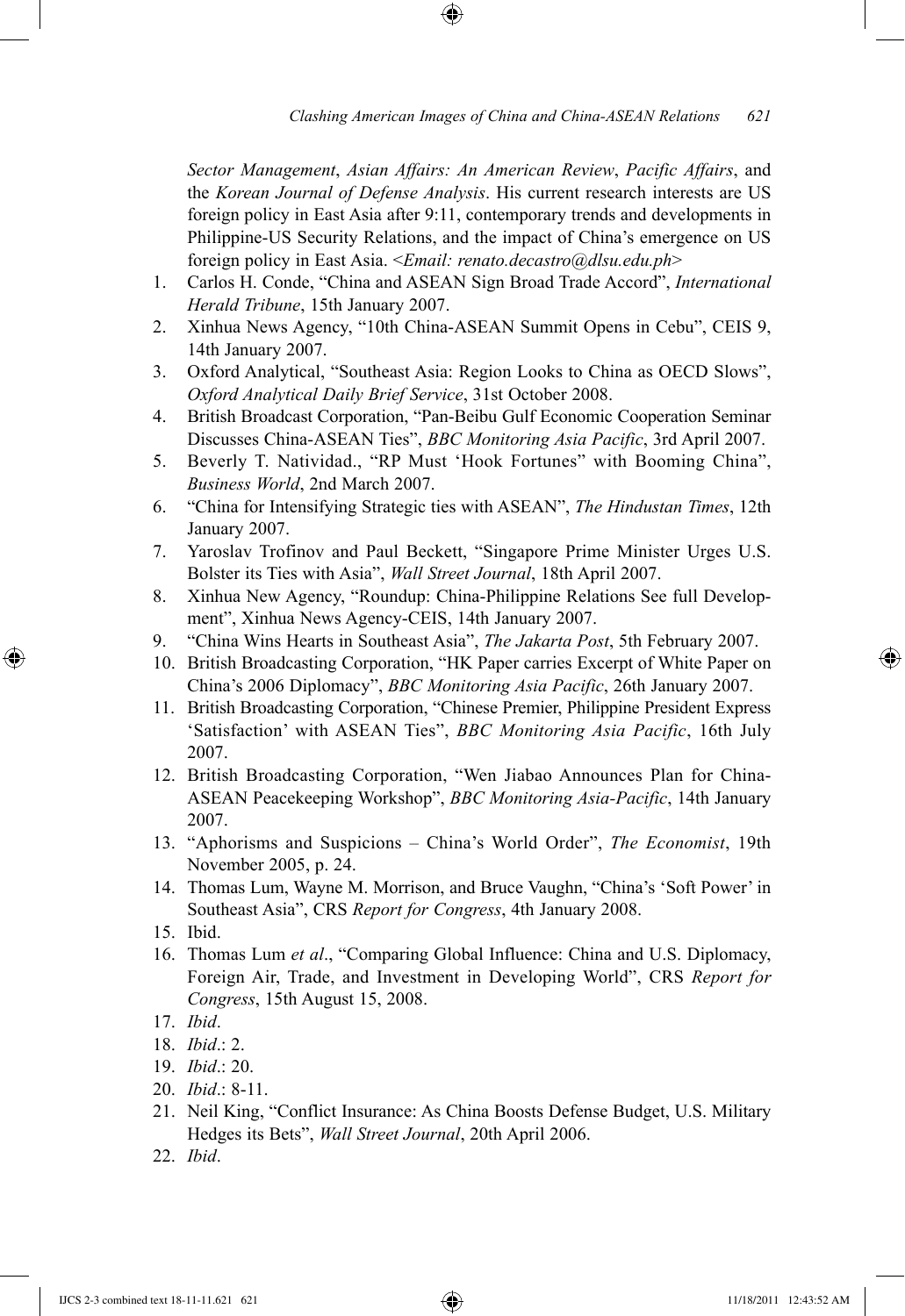#### **References**

⊕

- Abramowitz, Morton and Stephen Bosworth (2003), "Adjusting to the New Asia", *Foreign Affairs*, Vol. 82, No. 4, July/August, pp. 119-131.
- Bergsten, Fred C. *et al*. (2008), *China's Rise: Challenges and Opportunities*, Washington, DC: Peterson Institute for International Economics and Center for Strategic and International Studies.
- Cliff, Roger *et al*. (2007), *Entering the Dragon's Lair: Chinese Anti-Access Strategies and Their Implications for the United States*, Santa Monica, CA: The Rand Corporation.
- Conetta, Carl (2006), "Dissuading China and Fighting the Long War", *World Policy Journal*, Vol. 23, No. 2, Summer, pp. 1-10.
- De Santis, Hugh (2005), "The Dragon and the Tigers: China and Asian Regionalism", *World Policy Journal*, Vol. 22, No. 2, Summer, pp. 23-36.
- Garrison, Jean A. (2005), "China's Prudent Cultivation of 'Soft' Power and Implications for U.S. Policy in East Asia", *Asian Affairs: An American Review*, Vol. 32, No. 1, Spring, pp. 25-30.
- Haacke, Jurgen (2003), *ASEAN's Diplomatic and Security Culture: Origins, Development and Prospects*, London and New York: Routledge Curzon.
- Information Office of the State Council of the PRC (2006), *China's National Defense in 2006*, Beijing.
- Kennedy, Andrew Bingham (2007), "China's Perceptions of U.S. Intentions toward Taiwan: How Hostile a Hegemon?", *Asian Survey*, Vol. 47, No. 2, March-April, pp. 268-287.
- Khalilzad, Zalmy *et al*. (1999), *The United States and a Rising China: Strategic and Military Implications*, Santa Monica, CA: The Rand Corporation.
- Kulma, Michael G. (1999), "The Evolution of U.S. Images of China: A Political Psychology Perspective of Sino-American Relations", *World Affairs*, Vol. 162, No. 2, Fall pp. 76-88.
- Kurlantzick, Joshua (2007), *Charm Offensive: How China's Soft Power is Transforming the World*, New Haven, CT: Yale University Press.
- Lampton, David M. (2007), "The Faces of Chinese Power", *Foreign Affairs*, Vol. 86, No.1, January/February, pp. 115-127.
- Medeiros, Evan S. *et al*. (2008), *Pacific Currents: the Responses of U.S. Allies and Security Partners in East Asia to China's Rise*, Santa Monica, CA: The Rand Corporation.
- Medeiros, Evan S. (2009), *China International Behavior: Activism, Opportunism, and Diversification*, Santa Monica, CA: The Rand Corporation.
- Moore, Thomas G. (2004), "China's International Relations: The Economic Dimension", in Samuel S. Kim (ed.), *The International Relations of Northeast Asia*, Lanham, MD: Rowman and Littlefield, pp. 101-134.
- Morton, Dirk Richard (2007), "Becoming a Good Neighbor in Southeast Asia: The Case of China's Territorial Dispute in the South China Sea, 1989-2006", Doctoral Dissertation, Old Dominion University.
- Odgaard, Liselotte (2007), *The Balance of Power in Asia-Pacific Security: U.S.-China Policies on Regional Order*, New York, NY: Routledge.

↔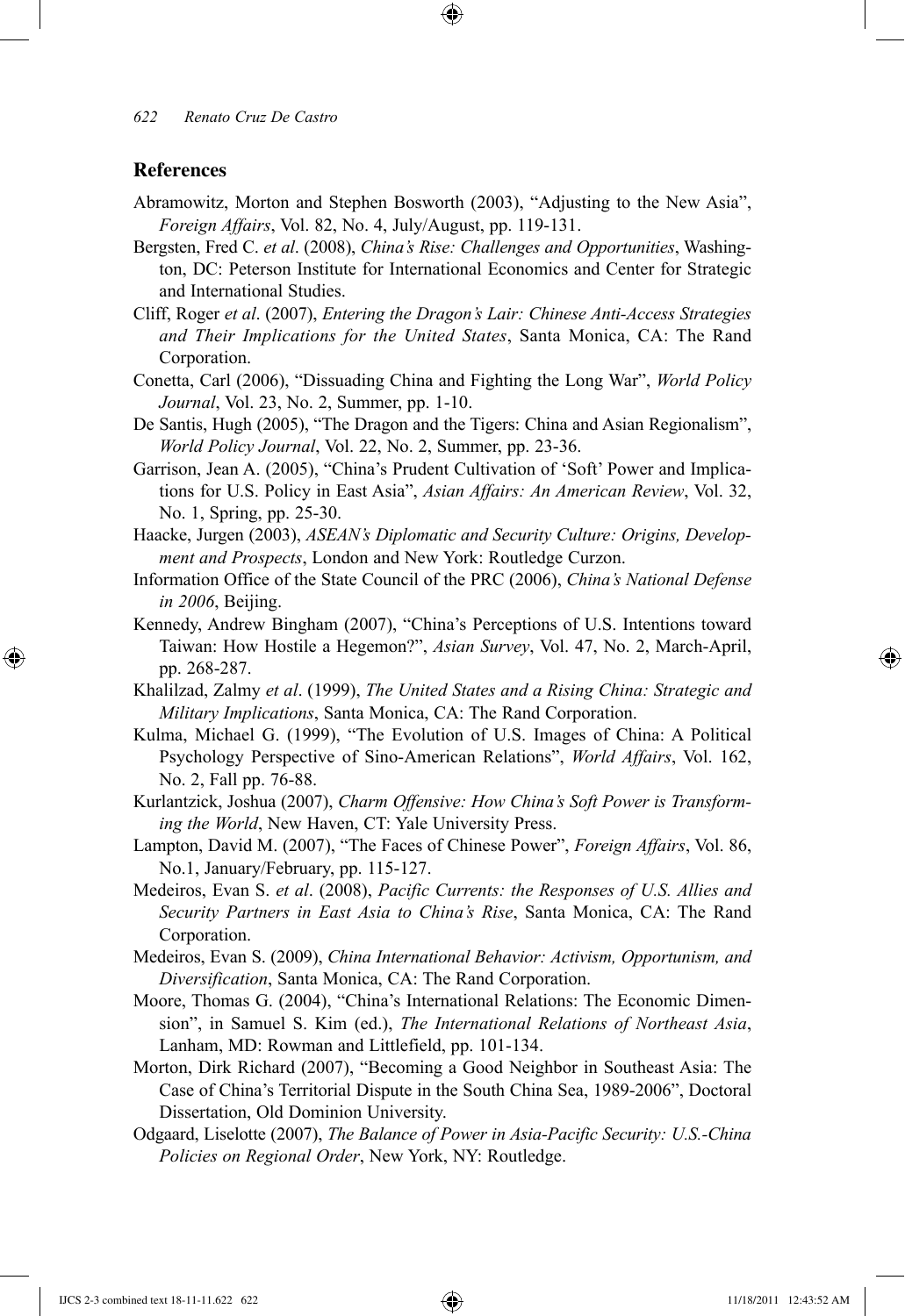Ong, Russell (2002), *China's Security Interests in the Post-Cold War Era*, London: Curzon.

⊕

- Overholt, William H. (2008), *Asia, America, and the Transformation of Geopolitics*, New York, NY: Cambridge University Press.
- Pak, Jin H. (2007), "China's Pragmatic Rise and U.S. Interests in East Asia", *Military Review*, Vol. 87, No. 6, November/December, pp. 56-69.
- Perceival, Bronson (2007), *The Dragon Looks South: China and Southeast Asia in the New Century*, Westport, CT: Praeger.
- Qin, Yaqing (2001), "A Response to Yong Deng: Power, Perception and Cultural Lens", *Asian Affairs: An American Review*, Vol. 28, No. 3, Fall, 155-158.
- Saunders, Phillip C. (2006), "China's Global Activism: Strategy, Drivers, and Tools", Institute for National Strategic Studies Occasional Paper No. 4, Washington, DC: National Defense Institute.
- Saunders, Phillip C. (2008), "China's Role in Asia", in David Shambaugh and Michael Yahuda (eds), *International Relations of Asia*, Lanham, MD: Rowman and Littlefield Publishers, pp. 127-149.
- Scott, David (2007), *China Stands Up: The PRC and the International System*, New York, NY: Routledge.
- Sprout, Harold and Margaret Sprout (1963), *Foundations of International Politics*, New York, NY: D. Van Nostrand Company.
- Zhang, Biwu (2005), "Chinese Perceptions of American Power, 1991-2004", *Asian Survey*, Vol. 45, No. 5, September-October, pp. 667-686.

⊕

↔